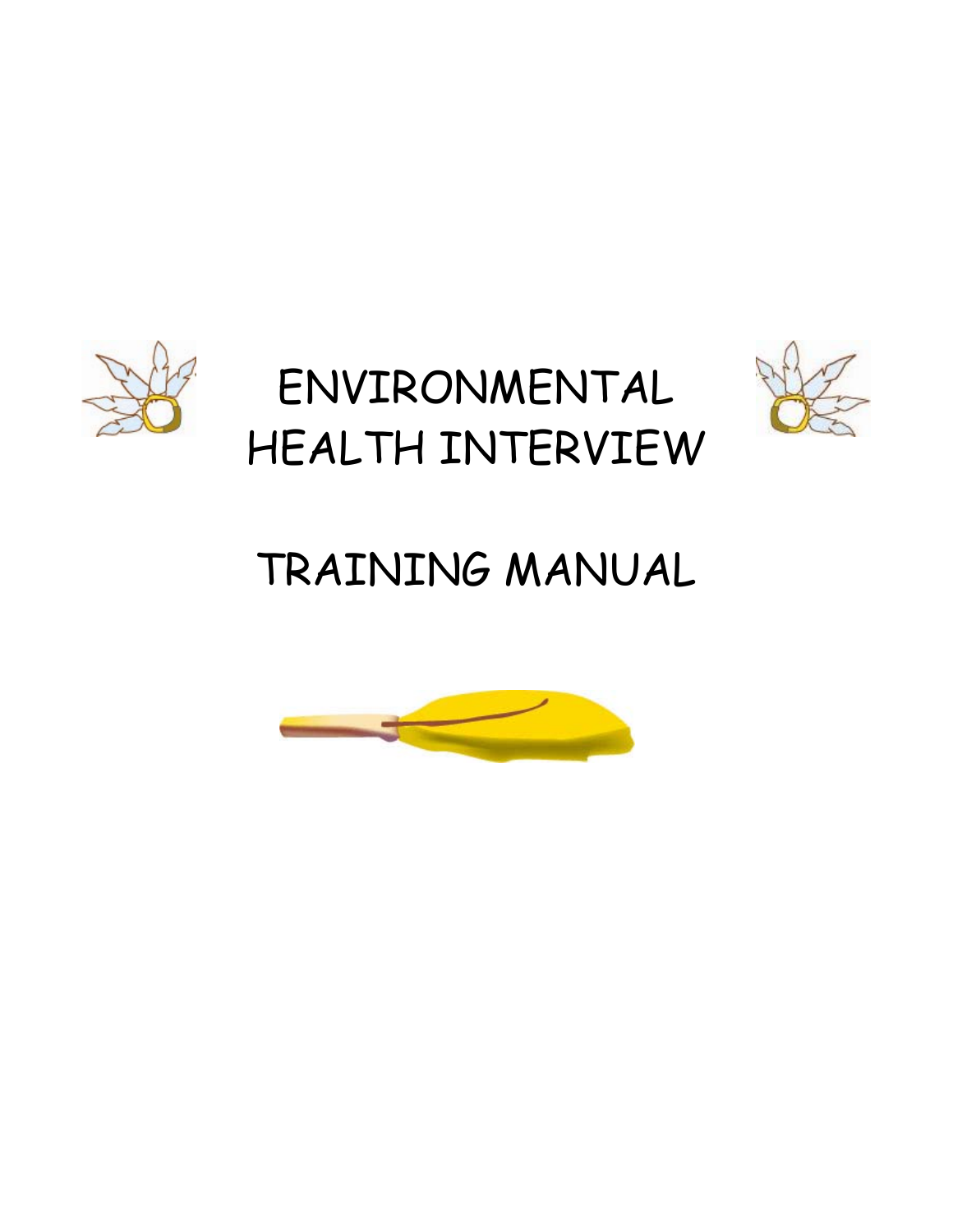### Zender Environmental Health and Research Group, Copyright © 2008, All Rights Reserved.

Susan Gilbreath, Ph.D. With 2008 modifications by Lynn Zender, Ph.D

This document was developed as a pro bono service to assist underserved communities in developing and performing reliable surveys.

Much of this training manual was prepared by using text from the following manuals:

The National Health Interview Survey CAPI Manual for NHIS Field Representatives. 2003, National Center for Health Statistics, Center for Disease Control: Atlanta.

Haile, R.W., et al., An Epidemiological Study of Possible Health Effects of Swimming in Santa Monica Bay, Final Report. 1996: Santa Monica.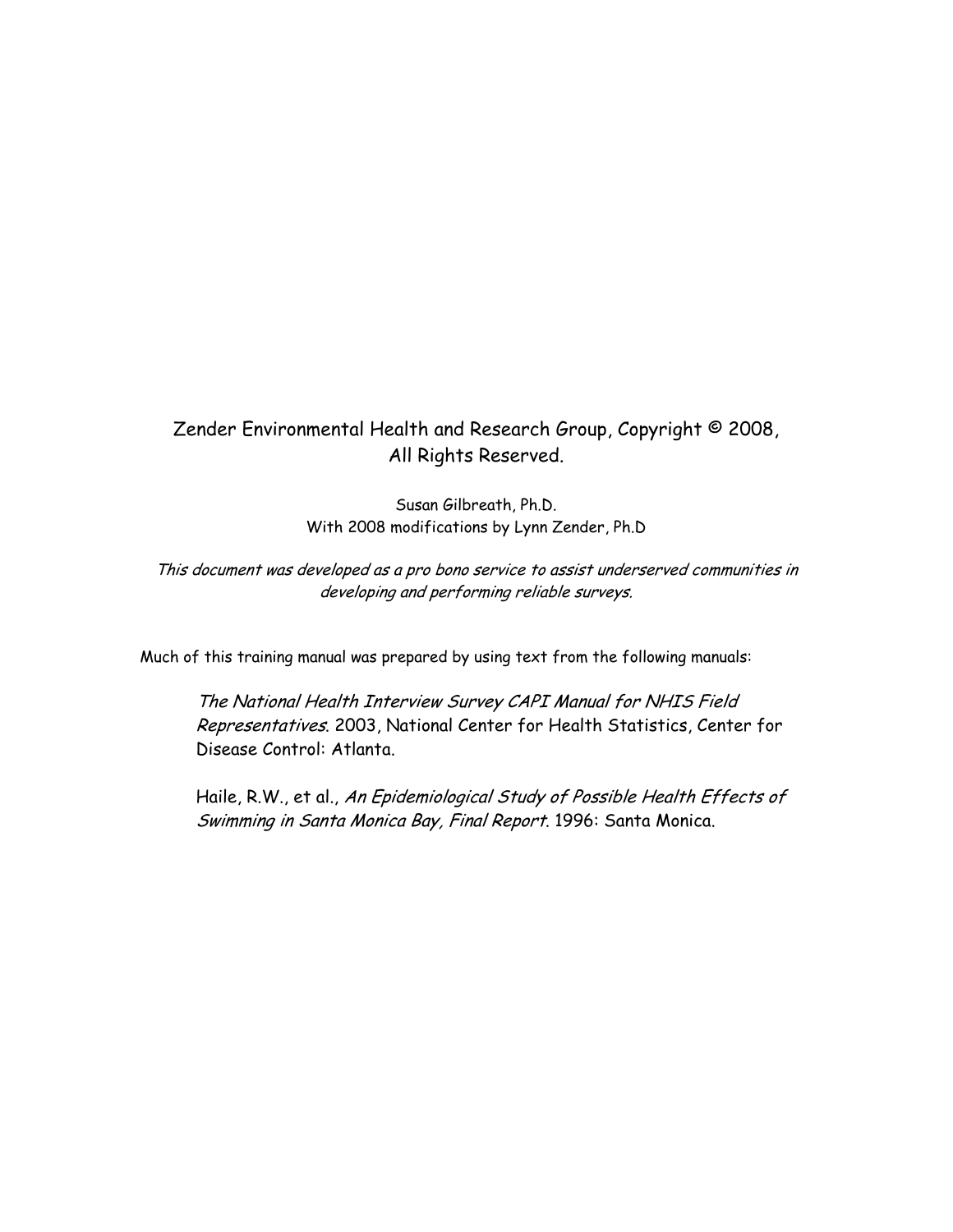## **TRIBAL HEALTH INTERVIEW STUDY TRAINING MANUAL**

### **TABLE OF CONTENTS**

| Mechanics of Recording and Editing Interviews [11, 11, 2014] 4 |    |
|----------------------------------------------------------------|----|
|                                                                |    |
|                                                                |    |
|                                                                |    |
|                                                                |    |
|                                                                |    |
|                                                                |    |
|                                                                |    |
|                                                                |    |
|                                                                |    |
|                                                                | 13 |
|                                                                |    |
|                                                                |    |
| INSTRUCTIONS FOR COMPLETING AN EXAMPLE ENIVRONMENTAL           |    |
|                                                                | 15 |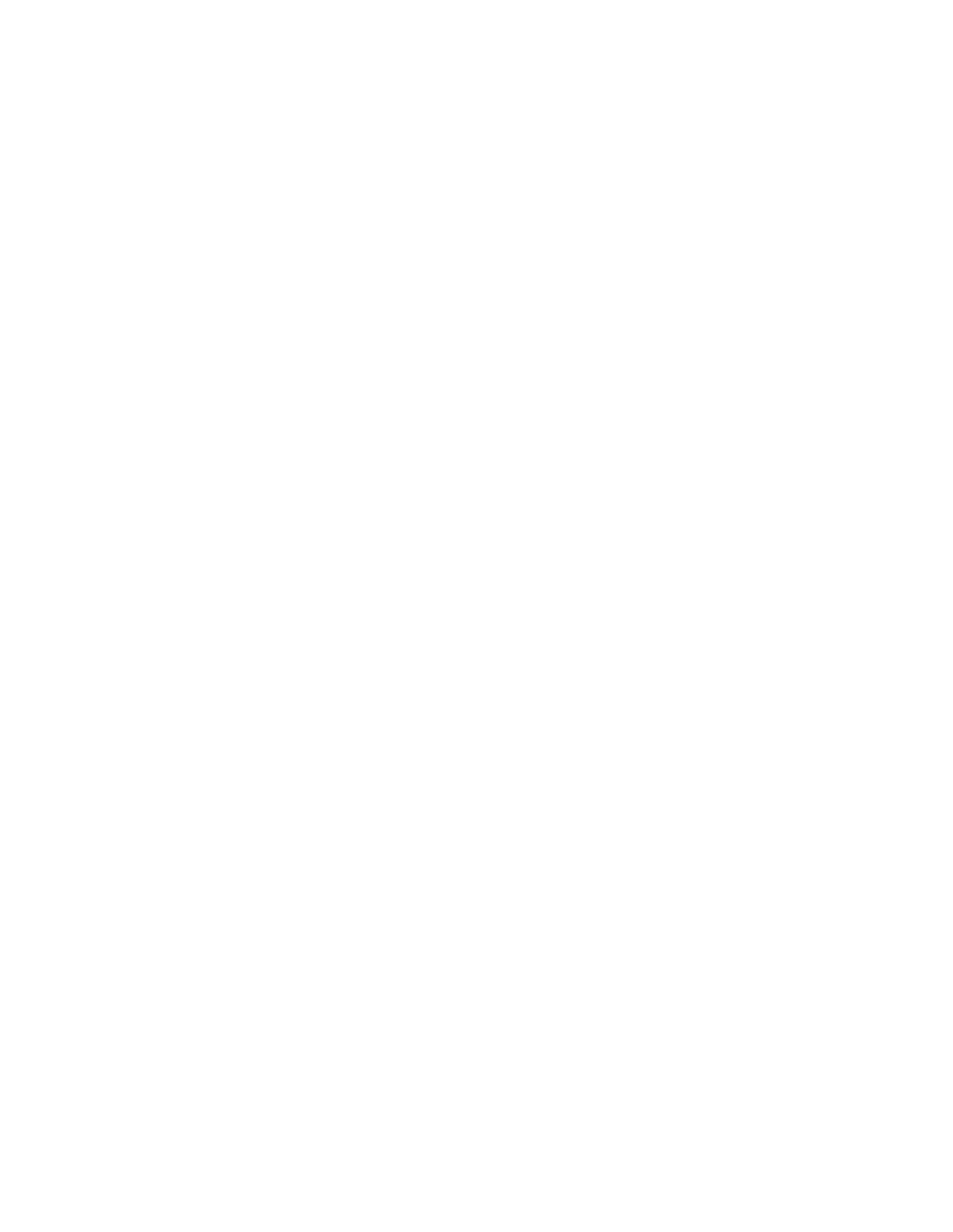

### **ABOUT THE STUDY**

#### **ABOUT ZENDER Health www.zendergroup.org**

Zender Environmental Health and Research Group, a non-profit 501(c)3 organization, was formed under a mission to assist underserved communities in developing programmatic capacity and community resiliency. It specializes in working with Tribes and Tribal groups, indigenous communities, and rural and isolated small populations on environmental management and environmental health issues. Our researchers are academically trained in cutting edge and highcaliber research, with specific and extensive experience in working with Tribes. We use rigorous, scientific methods and suit them to the different socio-cultural and infrastructural context of Tribal situations. We have a strict policy of working for Tribal interests and respecting Tribal sovereignty, and will not use or publish any material or intellectual property obtained from a Tribe (or Tribal member) or conduct research within the borders of the Reservation (regardless of land status) or other Tribal Land, without express permission from the Tribe. We acknowledge all Tribal contributions in our work, and present results first to the Tribe(s) before publishing for public use. Further, we have a commitment to Tribal communities for whom we work to hire local and use local Tribal resources where possible and to educate Tribal youths during community visits. We recognize that we work with resource-poor communities with often staggering environmental health challenges. Since inception, our group has carried out hundreds of hours of pro-bono and reduced rate services for Alaska Tribes annually, as a way of showing appreciation to the people that support us, and provide us with rewarding work. Much of the work performed by Zender Environmental Health may be accessed on our website.

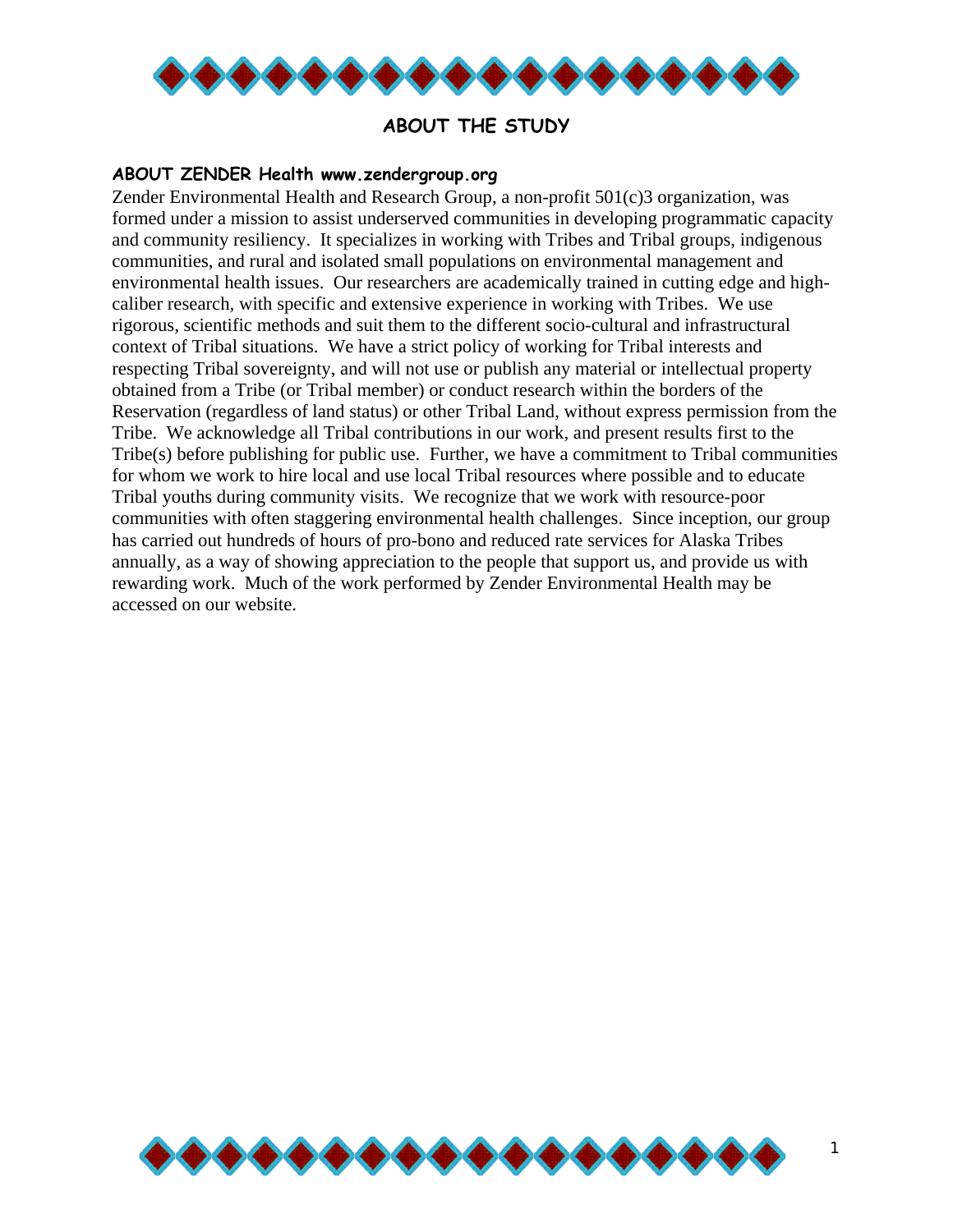

### **INTERVIEWING TECHNIQUES**

### Data Collection

The data collection stage is a key element of any research study. During the interviewing phase, the success of the study rests in the hands of the interviewers. THE BEST QUESTIONNAIRE IS ONLY AS GOOD AS THE INTERVIEWER'S SKILL AT USING IT. Throughout the data collection period, the interviewer should keep in close phone or email contact with the preparer of the interview, if that is someone different from the interviewer. Please do not hesitate to contact Zender Health if you have a question on interview preparation or process. There are also other groups that may have experience in conducting reliable surveys whom you may wish to consult. No matter how much experience you have, and who you are, it is a good idea to share and discuss your interview and process with other people. It provides a way to check whether you are meeting survey standards if that is your goal. When discussing with a local resident, it provides a way to ensure your questions will be interpreted as intended.

Once your interview technique has been established to meet survey standards if that is your goal), it is important to not change the interview technique before calling a collaborator to discuss your idea. Changes in the interview technique might not meet the research standards. If the standards are not met, the results will not be considered reliable by agencies or scientist reviewers. But some changes might be okay. Usually, there is a way to figure out how the changes that need to be made can meet standards.

Remember to count the number of interviews completed daily.

#### Editing the Interviews

Completed interviews should be edited by the interviewer as soon as the interview is complete. Missing information can then be provided immediately. Get into the habit of scanning through the survey at the end of each interview to make sure it is readable and complete.

#### Reporting the Results

Remember that names or other identifiers should never be used without permission. As an interviewer, you should hold this information confidential and it is part of a good study to have it as documentation that the survey was carried out as planned. But do not share private information. You can prepare the results and show it to participants and your governing body. If that approve use of names and identifiers for a certain use, you can then change accordingly.





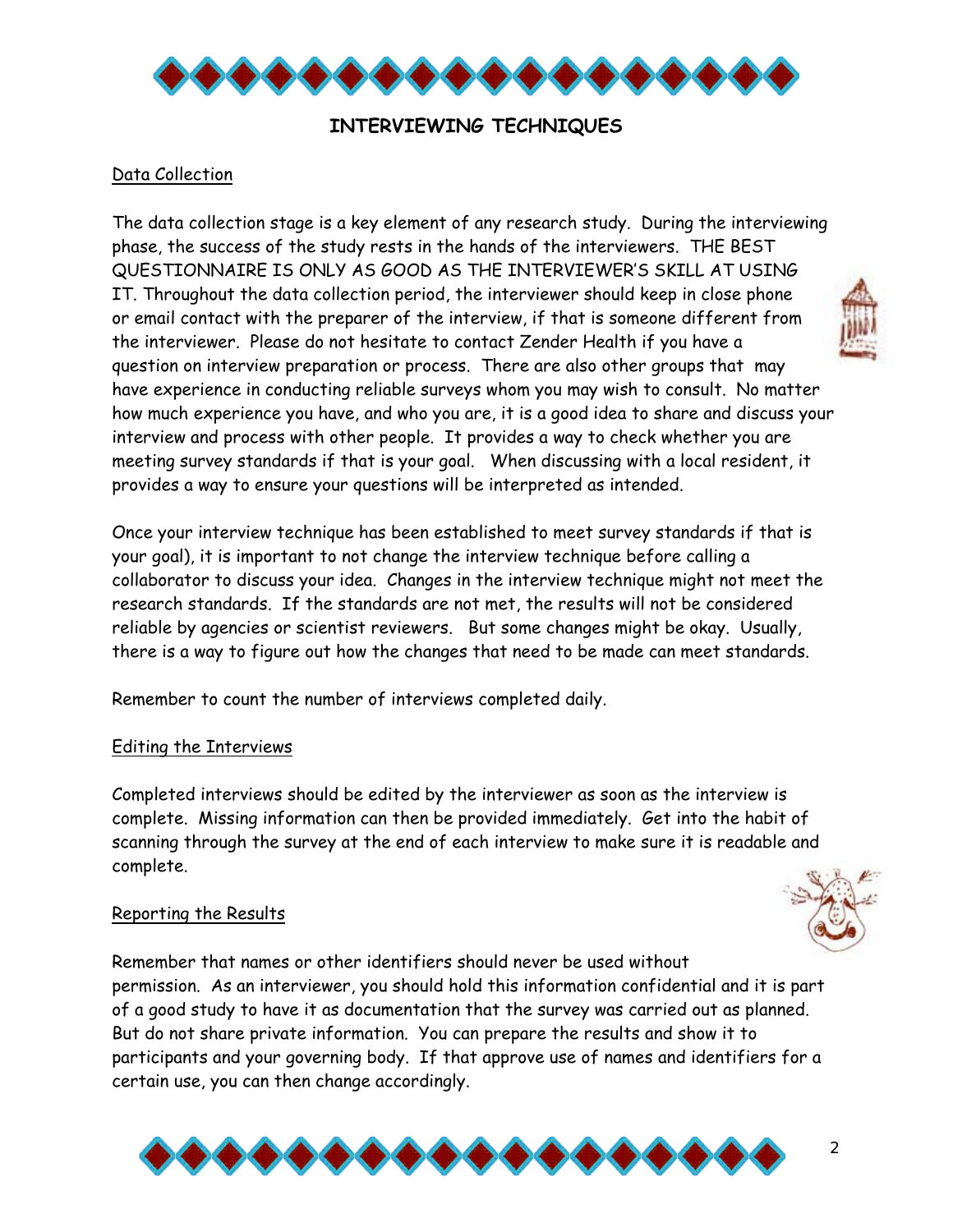

### Your Role as an Interviewer

As a survey research interviewer, you are involved in the very important act of data collection. The information given and recorded during the interview must be accurate and complete, so as not to bias or distort the study results.

### Ethics of Survey Interviewing

People who work in professions which deal with the experiences, thoughts, and health of others have an ethical responsibility to these people. Just as doctors and lawyers must respect the information about their patients and clients as privileged, so must study interviewers.

**The research team promises Respondents that the information they provide will never be reported or revealed in any way which would allow the information to be connected with their names. A Respondent's answers are combined with those of other Respondents in the study, and the results are reported in percentages and totals in such a way that no individual Respondent's answers can be identified.** Individual household information collected or seen during an interview can be shared only with other members of the research team.

### **PREPARING FOR THE INTERVIEW**

### \*Optional: Advertising the Study

Consider putting up a few flyers around town, advertising the study. Tell the local schools and have the children tell their parents. Or present what you will be doing to the churches or other community organizations. Or if there is a community information television station, radio, or community newspaper see about publicizing what you will be doing. You can mention the study to a few people and see if word of mouth will help news spread. People will be more receptive if it is not a complete surprise to have someone show up on their doorstep. Let us know if you want some flyers or have advertising questions.

### Review Your Study Manual and Materials

Review this manual and any other study materials until you are sure you understand all aspects of your job. Go over the general principles of interviewing, learn the field procedures, and understand the intent of each question included in the interview. Please call us with any questions. It is a lot of information to remember at first, but it will get to be very familiar quickly.

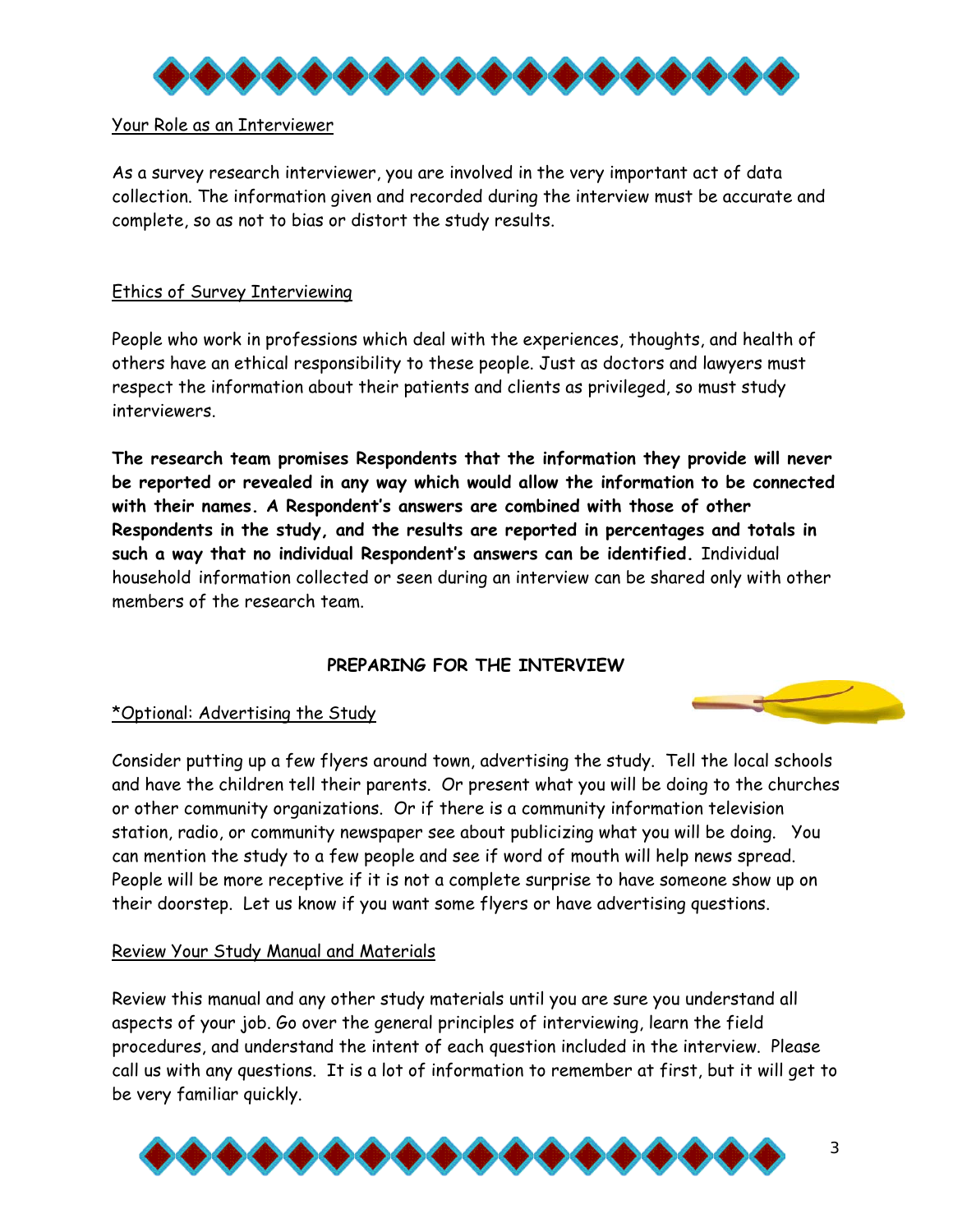

### Review the Questionnaire

Before you begin interviewing, practice using the questionnaire until you feel confident. A successful interview requires you to fully understand and easily and correctly use the questionnaire. Maintaining an even interview flow (knowing the skip patterns, having flash cards handy) will greatly facilitate the interview process.

### Organize Your Materials

Be sure you know what materials you need. Have them organized before you begin the interview. Be accustomed to handling them so that you don't find yourself fumbling for what you need. Make sure to have extra batteries and pencils.

### **MECHANICS OF RECORDING AND EDITING INTERVIEWS**

It will be easier for the data entry person and analyst when these procedures are followed:

- 1) Writing must be legible. Regardless of how good the interview may have been it is worthless if the record of it cannot be read. In editing your interview check to be sure that all writing can be read easily.
- 2) Use a pencil to record. Carry several pencils with you when you start your interviewing day so you will always have a sharp one.



- 3) Account for each question in the questionnaire. Each question must be answered or it must have some explanation from the interviewer as to why it wasn't answered.
- 4) Don't forget to fill in the blanks at the top. These are easy to over look but are very important.

With practice you will be able to record the interview (that is fill in the survey) with little difficulty. You can become adept at speedy recording by beginning to write immediately when the Respondent starts to talk. Any comment that may be useful to us (i.e., specific environmental concerns not addressed by the survey, personal experience related to hazardous waste, etc.) may be written in the margins of the survey or scratch paper.

We know how difficult it is to record information away from a desk. Do not be concerned about the overall neatness of the interview but rather be concerned about the understandability and legibility. Feel free to cross out information, and make notes in free

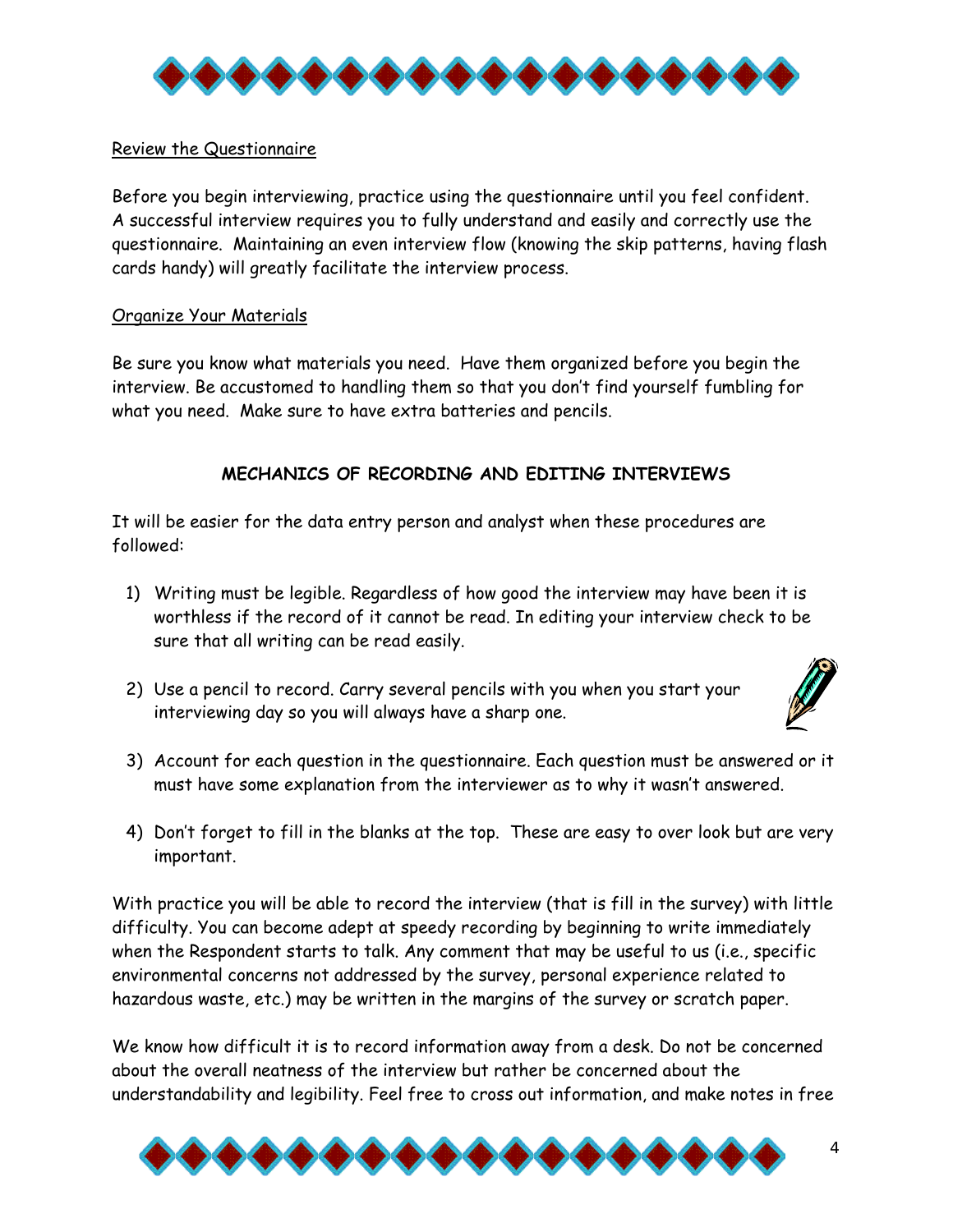

spaces. The field interview is a tool and should be thought of as such.

When you edit your questionnaire, remember that they will be seen and used by someone who was not present when you conducted the interview. The best time to edit an interview is right after you complete it, when recollections are clearest. Also, if you find you are missing information you can return to your Respondents if necessary.

### **BEGINNING THE INTERVIEW**

### Gaining Cooperation

- 1) The Respondent and interviewer need to establish good rapport. Rapport provides the foundation of good interviewing. The Respondent's impression of you during your introduction and early remarks will determine the nature of the rapport that develops. Be sure that your tone is pleasing and friendly, that you speak clearly, and that you know what you are going to say. Mention the small incentive for participation.
- 2) The Respondent needs to perceive the study as being important and worthwhile. Some Respondents may be doubtful about the study's value. You must be prepared to interest the Respondent in the study. The Respondent should see the interview as an opportunity to contribute important information and to have that information used meaningfully. That is another reason why we welcome written comments from the Respondent. They will be able to feel that they have a role in addressing the issue of hazardous waste sites.
- 3) Any barriers the Respondent feels about the interview need to be overcome. You must use your initial time with the Respondent to your advantage and be alert to any doubts they may have, even if they are not expressed verbally. Your professional and friendly manner, your introductory statements, and the success with which you answer the Respondent's questions are some of the things that will sell both you and the study to the Respondent.

Your own state of mind has a large impact on the Respondent's willingness to participate in the interview. Your conviction that the interview is important strongly influences the Respondent's cooperation. Your belief that the information you obtain is significant and useful motivates the Respondent to answer accurately. Although people are sometimes reluctant to give specific information, they will often give that information if they are convinced that good use will be made of it and that their privacy will be maintained.



#### Conducting the Interview

1) Tell the Respondent who you are and who you represent.

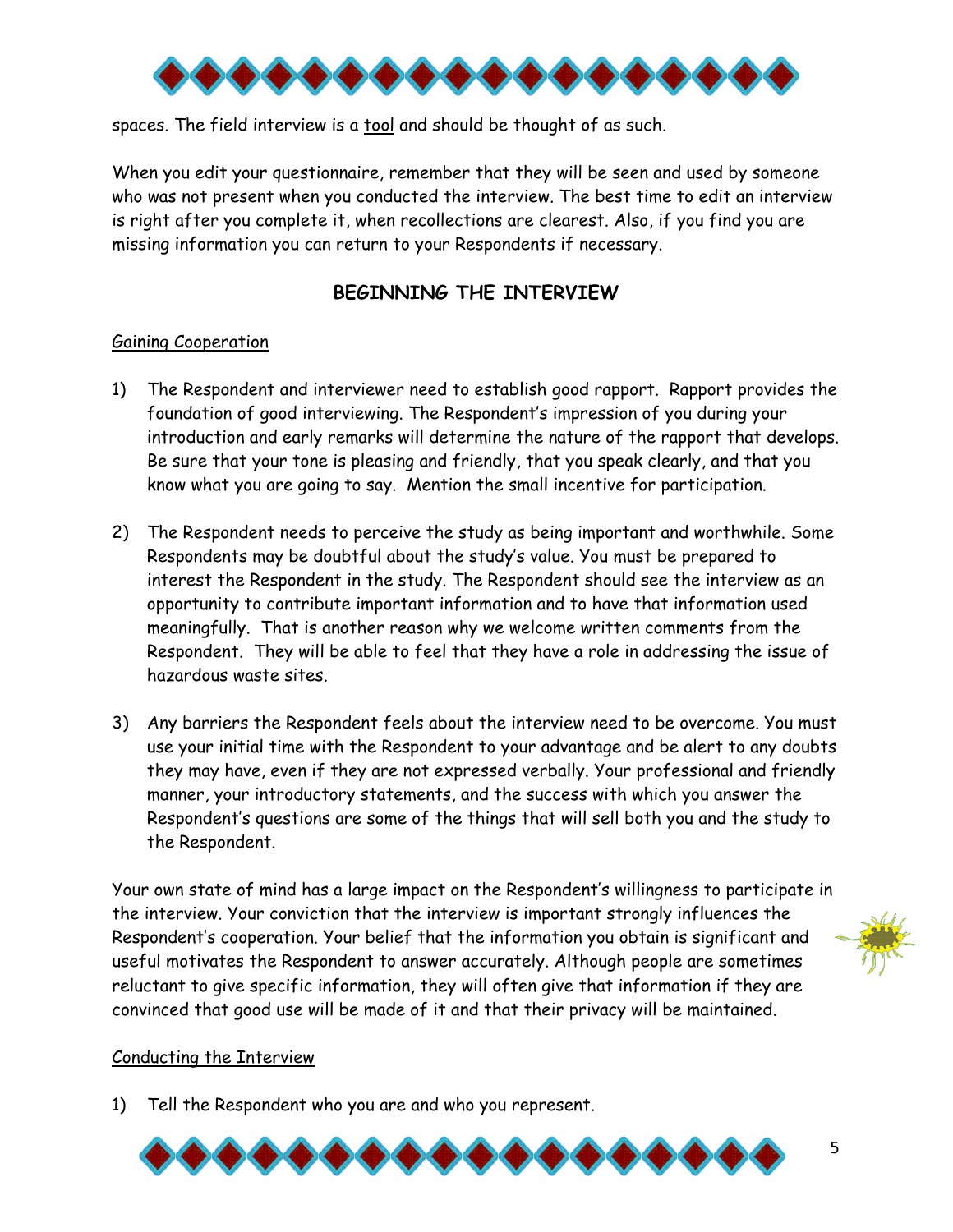

- 2) Have information about the study clearly in mind so you can explain it readily.
- 3) Mention that the Respondent's answers are confidential. Additional introductory remarks may be required to answer the Respondent's questions.
- 4) Keep the introduction brief. Listen to the Respondent carefully and answer only what is asked. You must be able to provide answers to most common questions that will be asked about the study. If there is a question that you have too little information to answer, you can show them the number of the study office printed on the brochure.
- 5) **Always remain neutral while asking the questions**. You must maintain a neutral attitude with Respondents. You must be careful that nothing in your words or manner implies criticism, surprise, approval or disapproval of either the questions asked or the Respondent's answers. The answers should not be influenced by your behavior or attitudes. Without a neutral interview, the results you get will not be useful to the Tribe because they will not represent the community accurately.
- 6) **Ask all questions in the order presented in the questionnaire as they are written in this manual and do not skip over any of the questions, even though you think there may be some repetition.** Never change the order of the questions even though you may feel that the Respondent has already answered some of the questions before you get to them.



Your greatest asset in conducting an interview efficiently is to combine a friendly attitude with a businesslike manner. If a Respondent's conversation wanders away from the interview, try to cut if off tactfully, preferably by asking the next question. Appearing too friendly or concerned about the Respondent's personal troubles may actually lead to your obtaining less accurate information.

It is especially important in this survey that you maintain an objective attitude. Do not indicate a personal opinion about replies you receive, even by your facial expression or tone of voice. Since the symptom discussed may be of a personal or serious nature, expressions of surprise, disapproval, or even sympathy on your part may cause Respondents to give untrue answers or to withhold information. Your own objectivity about the questions will be the best method of putting Respondents at ease and making them feel free to tell you the conditions and illnesses in the family. Sometimes it may feel awkward to ask particular questions. Avoid "talking down" to Respondents when explaining terms but give as direct an explanation as possible. You may know several or all of the Respondents so it may feel natural to want to talk with them for bit. Try to keep this talking to either before or after completing the interview.

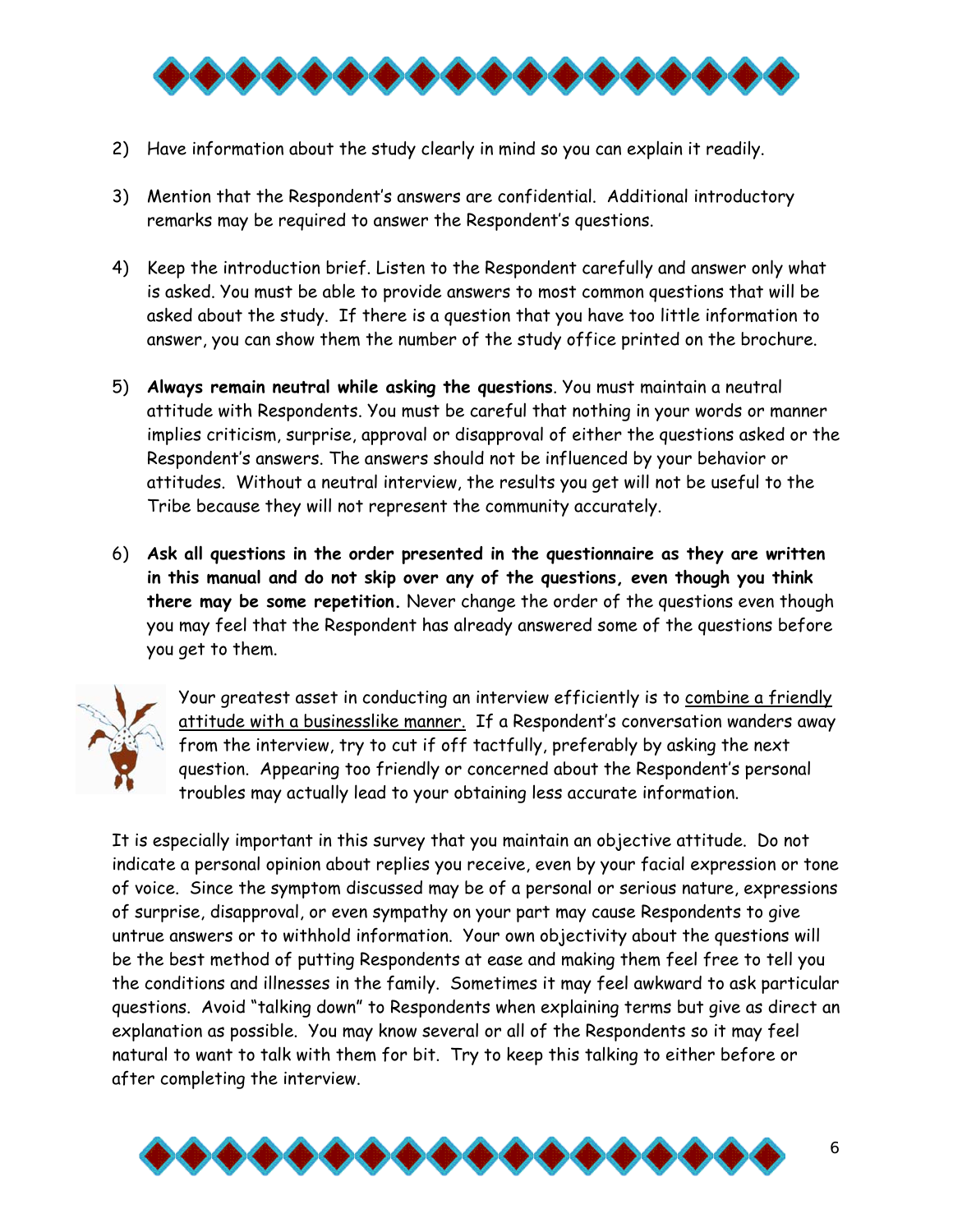

#### **PROBING**

### What is Probing and Why is it Necessary?

Probing is a technique used to stimulate discussion and to obtain more information. Probing is necessary if a Respondent's answer is unclear, irrelevant or incomplete. Probing motivates the Respondent to enlarge or clarify their answers.

### Know the Objective or Intent of the Question

You will be best able to determine the adequacy of an answer if you fully understand the purpose and meaning of each question. Once you know the purpose of a question, you will find it much easier to decide if you have a satisfactory answer or whether you should try to probe to obtain a clearer and fuller one.

### The Importance of Keeping Probes Neutral

It is very important to use neutral probes. You should not imply that you expect a specific answer or that you are dissatisfied with an answer.

Remember that the reason for probing is to motivate the Respondent to respond more fully or to focus the answer, without introducing bias.

#### Kinds of Probes

There are several different kinds of neutral probes which appear to be part of a normal conversation and can be used to stimulate a fuller, clearer response:

- 1) An expression of interest and understanding. By saying such things as "uh-huh" or "I see" or "yes," you indicate that the response has been heard, that it is interesting, and that more is expected.
- 2) An expectant pause. The easiest way to convey to a Respondent that you know he or she has begun to answer the question but has more to say, is to be silent. A pause, often accompanied by an expectant look or nod of the head, allows the Respondent time to gather his or her thoughts and then continue.
- 3) Repetition of the question. When the Respondent does not seem to understand the question, misinterprets it, or strays from the subject, repeat the question.
- 4) Repetition of the Respondent's reply. Your repetition of what the Respondent has said is often an excellent probe.

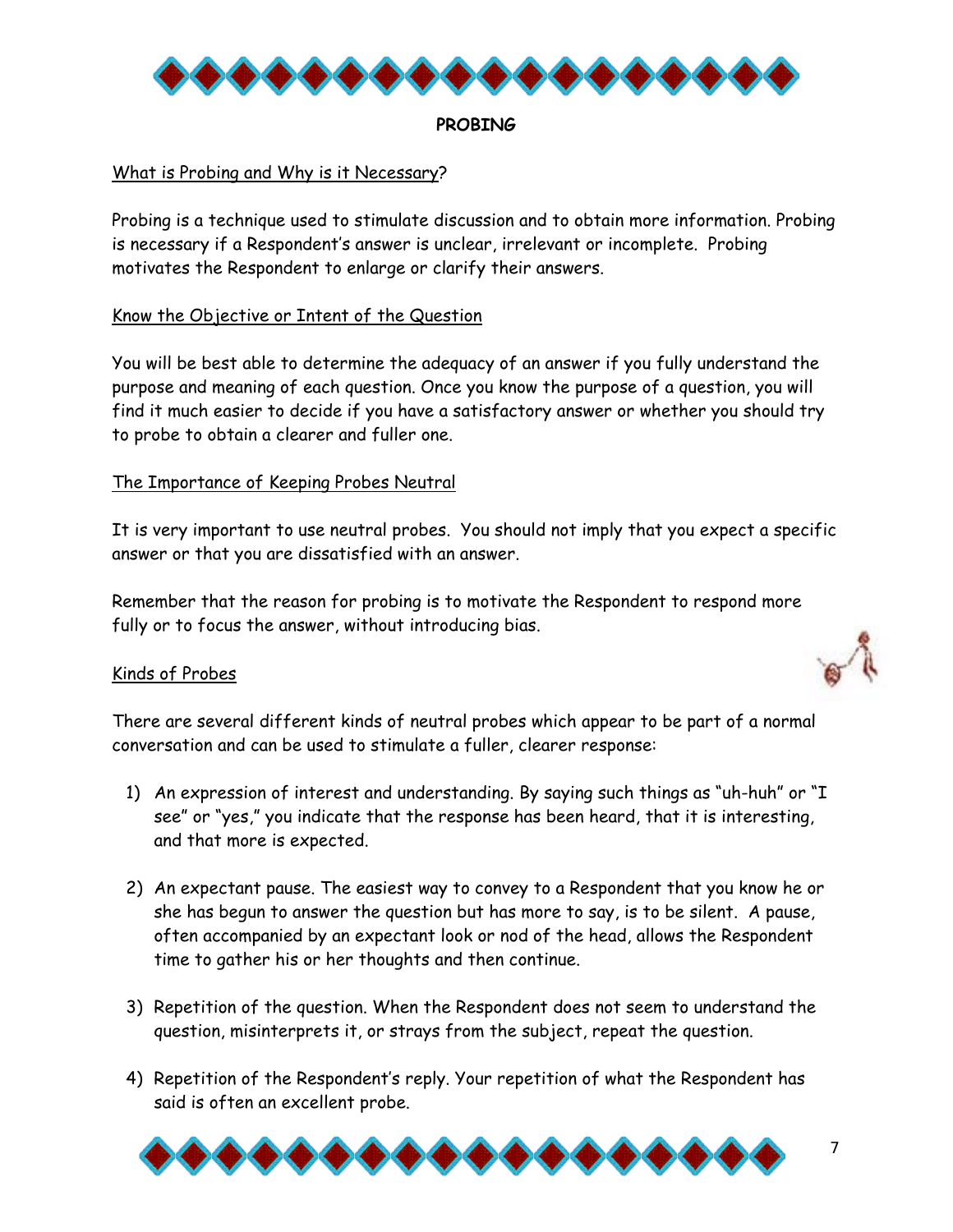

5) A neutral question or comment. Neutral questions or comments are often used to obtain clearer and fuller responses. Following are some suggested probes:

### **Probes to Clarify**

"What do you mean exactly?"

"What do you mean by...?"

"I don't understand. Could you please explain that a little more?"

### **Probes for Specificity**

"What in particular do you have in mind?"

"Could you be more specific about that?"

"Tell me about that. What/who/how/why...?"

"Would that have been closer to \_\_\_\_\_\_or to\_\_\_\_\_\_?"

#### **Probes for Relevance**

"I see. Well, let me ask you again, (repeat question exactly)."

"Would you tell me how you mean that?"

#### **Probes for Completeness**

"What else?"

"What other (reasons/things/examples) can you think of?"

#### Probing a Don't Know (DK) Response

The "I don't know" answer can mean a number of things:

- The Respondent may not understand the question.
- They answer with "don't know" to avoid saying that he or she doesn't understand.
- The Respondent may be thinking the question over and says, "I don't know" to fill the

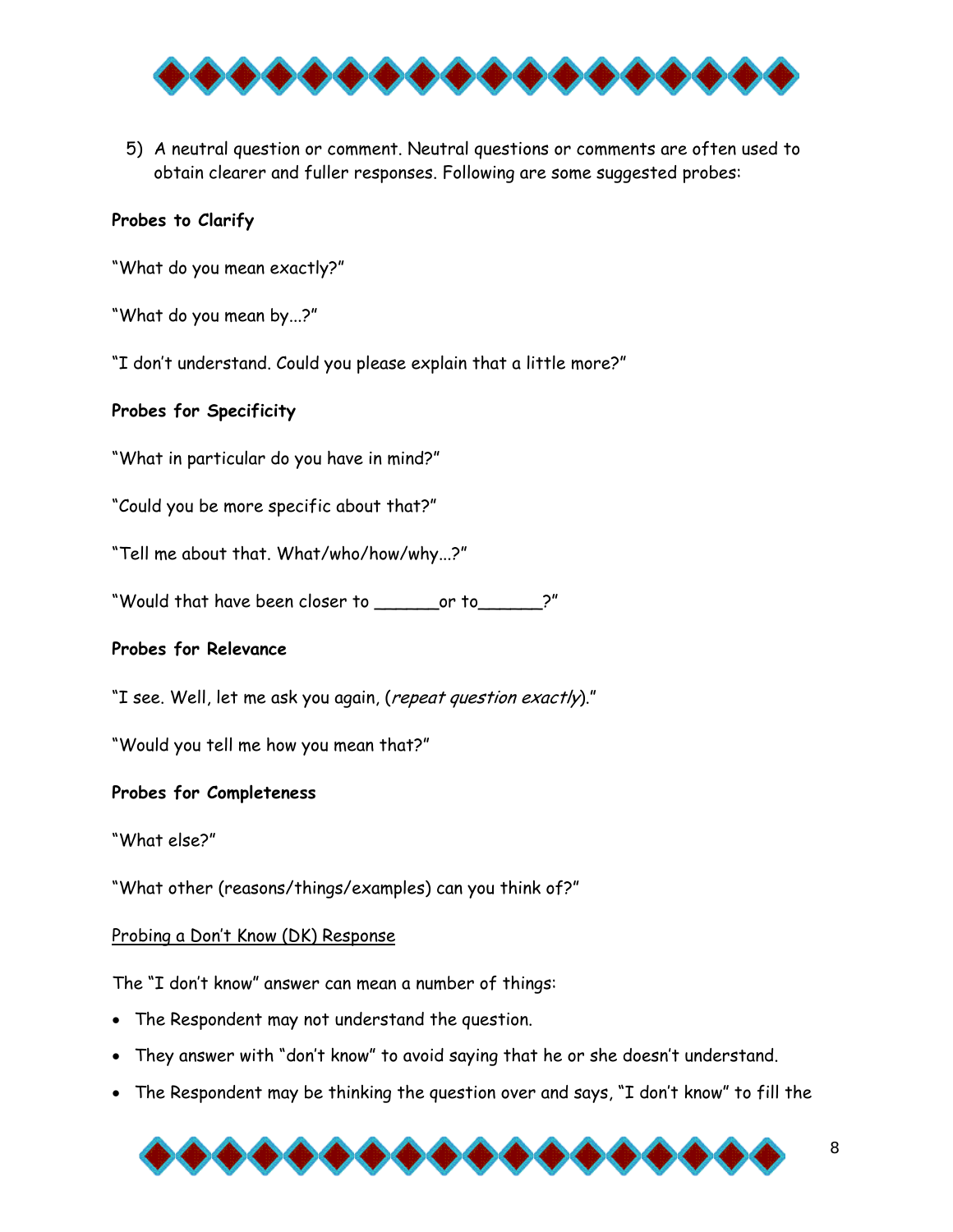

silence but also to have time to think.

- The Respondent may be trying to evade the question, or
- They really may not know or have any opinion on the question.

Don't be in too big a rush to settle for a "don't know" reply. An expectant pause will usually give the Respondent time to think of something further to say. Always try at least once to obtain a reply to a "don't know" response, before accepting it as the final answer. Discussion often presents a truer picture of the Respondent's thoughts and may help you determine if you should probe further. In such cases you may try a statement like "There are no right or wrong answers. Your best estimate will be fine." Be careful not to antagonize the Respondent or force an answer.

### Examples of Probing

- Q: When you used a thermometer to take your child's temperature, what did it read?
- A: Oh, about  $98^\circ$ -IO2<sup>o</sup>.
	- *Improper* probe: So, you'd say 100 $^{\circ}$ ?
	- Proper probe: Can you be more specific?
	- Proper probe: Would it be closer to 98 $^{\circ}$  or to IO2 $^{\circ}$ ?
- Q: What has been your usual occupation?
- A: I assisted the manager in the office.
	- *Improper* probe: Oh, you did supervisory work?
	- Proper probe: Assisted the manager? Could you be a little bit more specific?

### When to Stop Probing

When you have obtained as much information from the Respondent as possible and when you have encouraged the Respondent to clarify when necessary, you should stop probing. However, if at any time the Respondent becomes irritated or annoyed, stop probing. It is important to gain the information, but not at the expense of discontinuing the interview.

### **TELEPHONE INTERVIEWING**

In the event that a potential Respondent is too busy or would like to have you talk to someone else in the household, get their telephone number and a time to call back later. Be sure to get the latitude and longitude while you are at the

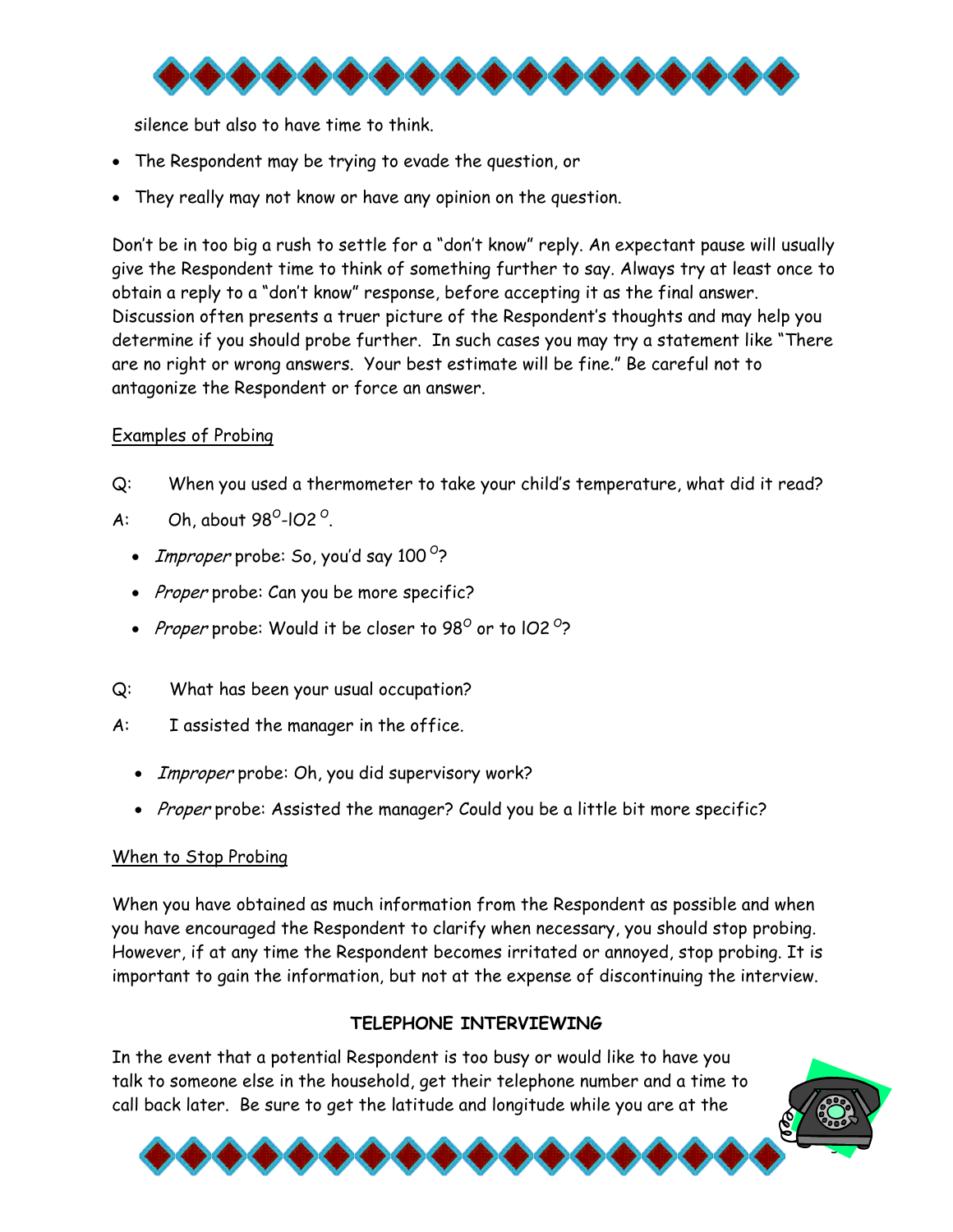

household. The basic procedures and techniques employed in face-to-face interviewing are applicable to telephone interviewing as well. There are obvious differences and unique problems in a telephone survey. Communication in any interviewing situation is not simple, and in telephone interviewing communication is complicated by the elimination of normal face-to-face contact.

In the telephone interview the Respondent reacts to the interviewer's voice rather than to a beheld personality. This emphasizes a need for the interviewer to be courteous, to sound pleasant and to speak slowly and clearly. It is important that the interviewer identifies himself immediately and addresses the Respondent (or whomever answers the phone) by name whenever possible. The interviewer must establish friendly relations with the person on the other end of the line by concisely stating the purpose of the call and expressing enthusiasm for the project with sincerity. Introductions should be brief, however, so that the interest of the Respondent is not lost.

If there seems to be suspicion or wariness on the part of the Respondent, stress the confidentiality of the information that is sought. It is important to remind the Respondent that their name is in no way connected to the data being analyzed.

The instructions for recording responses in a telephone interview are the same as in a face-to-face interview: all responses are recorded. However, in a telephone interview it is more imperative to be completely familiar with the questionnaire to avoid embarrassing pauses. A constant flow is essential; otherwise, the Respondent will lose interest, resulting in premature termination of the interview.

All probes must be verbal and nondirective. The telephone interviewer cannot rely on a facial expression or a raised eyebrow to gauge whether or riot the Respondent understands the questions, and may fall into the pitfall of prodding, suggesting, or rushing the Respondent. A pleasant, nicely modulated and interested voice is the most effective technique, coupled with the know-how of probing effectively.

### **ENDING THE INTERVIEW**

Respondents must be treated courteously and tactfully. Try to leave them with the impression that they have taken part in an interesting and worthwhile experience - one they would be willing to repeat.

After all the questions have been asked, thank the Respondent; Also mention that their contribution has been very helpful in providing important information to the study. You may spend a few minutes answering any additional questions the Respondent may have. Remember to give them your small gift.

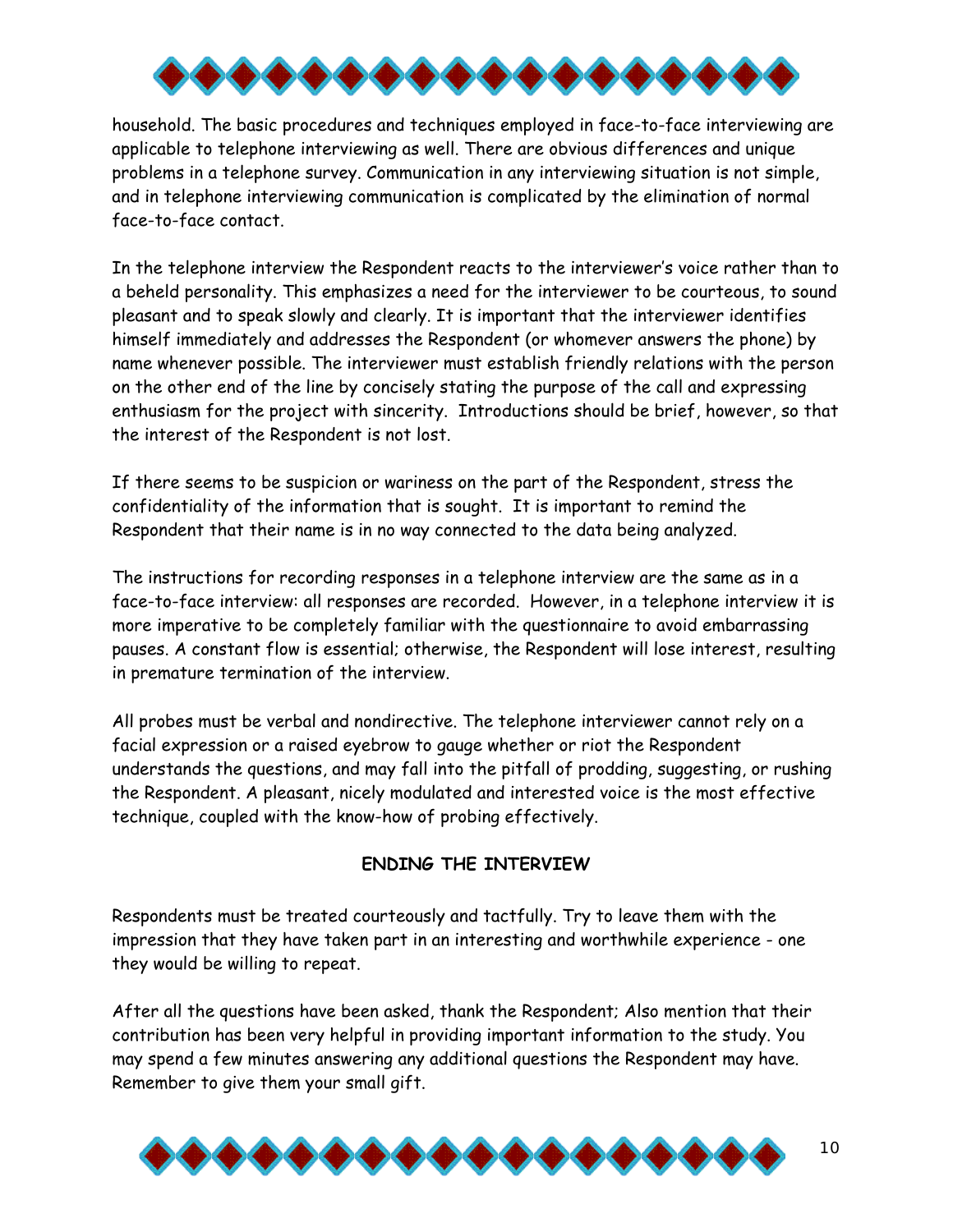

### **INTERVIEW GUIDELINES**

You know your community better than anyone. It is your decision on the time of day you would like to do your interviewing. Keep in mind what time someone in the household will be home and awake. It could be appropriate to visit people at their place of work, however you will still need to make a visit to the household to get a GPS reading.

You may conduct the interview with any resident of the household including children 12 years of age and older, as long as the Respondent has a reasonable idea about the health status of the other members of the household.

If the person at the household wants you to telephone the residence at a later time, please ask the person to inform the head of the household that a follow-up telephone interview will occur.

Most people will be helpful and willing to participate. To establish good rapport, Interviewers should be friendly and encourage questions and comments but try to limit the amount of information they give about the study. Too much information could bias the results.



Respondents should be reminded that the results of the study will provide answers to some important questions regarding living near the sites you are looking at.

\*Note – please avoid calling the sites "polluted" or "hazardous", and avoid other language about the sites that is negative. This will greatly help obtaining accurate results. For example, you can refer to the "old Johnson's Mine waste site, rather than the polluted mine site. Or the marshy area near the old military hospital, rather than the polluted area near the hazardous waste dump. If everyone calls your site the dump, then you should call it that too. But avoid calling it or describing it as polluted. Decide what you will call the site(s) if it comes up during or before the interview. After the interviews are over you can then plan an effective education program based on people's true conceptions of the site and its risks.

Many people will express strong opinions about the pollution, who causes it, what should be done about it, and other aspects of the study. Please do not attempt to persuade those with strong preconceptions that their opinions are wrong. Avoiding arguments and long discussions will insure that the work is accomplished in a timely and friendly manner.

### **EXPECTED QUESTIONS AND RECOMMENDED ANSWERS**

1) Q: Why do you want to know if I burn my trash? Is there a problem? A: "We don't know. That's why we are doing this study. No one has ever done a

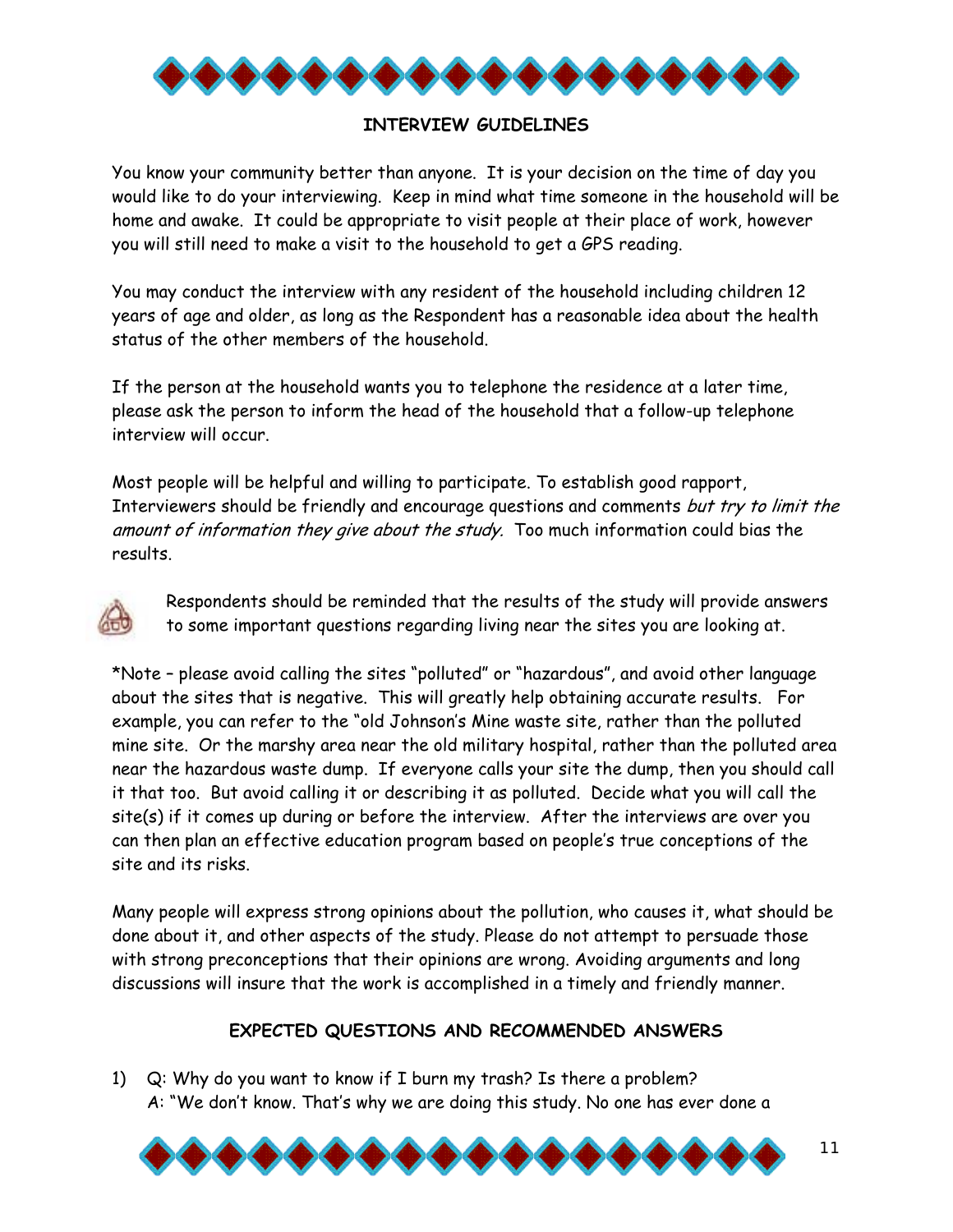

scientific study of the question you're asking about."

- 2) Q: What do all these questions have to do with waste?
	- A: We are studying health affects associated with waste and want to separate out health problems that may be caused by something else.
- 3) Q: Why are you asking health questions? Are a lot of people getting sick? A: "We don't know. That's why we are doing this study. No one has ever done a scientific study of the question you're asking about."
- 4) Q: Are my children at greater risk? A: "We don't know. That's why we are doing this study. No one has ever done a scientific study of the question you're asking about."
- 5) Q: What does our income have to do with any of this? A: The questionnaire is made up of a prescribed set of questions that must be asked in all households, even though they may seem to be inappropriate in some cases. I can assure you your response will be kept completely confidential and there will be no way to match your answers with you personally.
- 6) Q: Could this be the reason for my neighbor's cancer?
	- A: "We don't know. This study is a first step in defining possible health affects associated with hazardous waste but we won't be able to tell you about cancer specifically"
- 7) Q: I went near the site last week and got sick. Is that why I was sick?? A: "We don't know. That's why we are doing this study. No one has ever done a scientific study of the question you're asking about."
- 8) Q: Why is someone suddenly asking questions? A: We have just gotten the tools necessary to carry out the study.
- 9) Q: What kinds of health questions will you be asking? A: "The questions will be a general health review."

It's okay to say, something like, "With this kind of scientific study it is important for me to remain impartial and objective. Otherwise the results of the study will be biased and we won't be able to use them".

However this is your Tribe and you know the people (we don't). So please use your discretion when answering questions about the study. If you are unsure whether your answers will fit in with the standards of the study, please give us a call. …

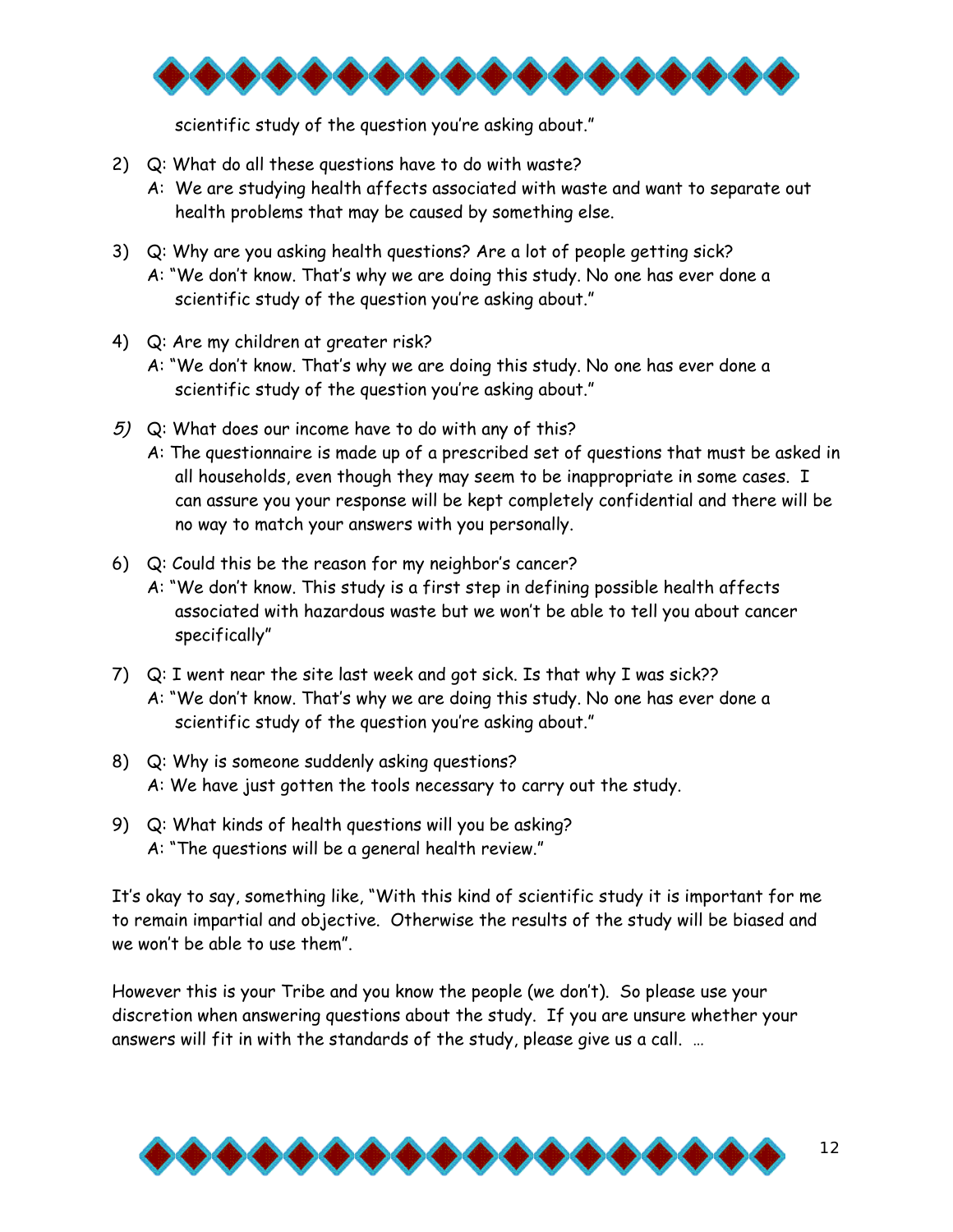

### **QUESTIONNAIRE SUPPLEMENT**

(When you first get to the door)

You should know beforehand what your target number of households is that will make the survey useful for its intended purpose. If your community is smaller, you may just want to try every household. Obviously interviewers from larger communities may not be able to do this. You will need to choose a portion of the households. There are a number of factors to consider in choosing which households to go to. We will help you choose where to go to get a representative sample from your Tribe.

### **Participant Eligibility**

Eligibility Requirement — Decide if there are any eligibility requirements. For example, if you are conducting a 10 day recall survey, eligible people are those who have been in your community for the previous 10 days. It is alright if they have left in daytime as long as they have spent the previous 10 nights there.

\*Note- If you have information that members of a household are under the influence of alcohol or drugs, you can skip that household. Or wait until you can be sure that a household member who is not under the influence can do the interview. Interview data of people under the influence is not considered reliable. You can still get a GPS reading. Just write in "Can't" in the blank next to "Participation?" on the heading of the survey.

#### **GPS Readings**

Even if you do not plan on using GPS analysis at this time, consider taking a GPS reading at the households. That way, you can at a later time plot this information and see whether there are patterns to how people answered that depend on where in the community they live. People nearer the dump for example may show more concern for dumpsite issues. Or you may see that concern for the dump matches wind patterns that carry dump smoke. You can also see if there is a pattern to whether people chose to participate and whether you have a good representation of your community for your survey purpose.

Before you even get to the door, you can take a GPS reading, as long as you are close to the residence. Write down the readings (described in Instructions for Completing the Questionnaire).

### Consistency

Below we give a survey plan outline. You will want to have such a survey design to follow. That way you can document that each interview was given in the same way, an important feature in being able to interpret the results correctly.



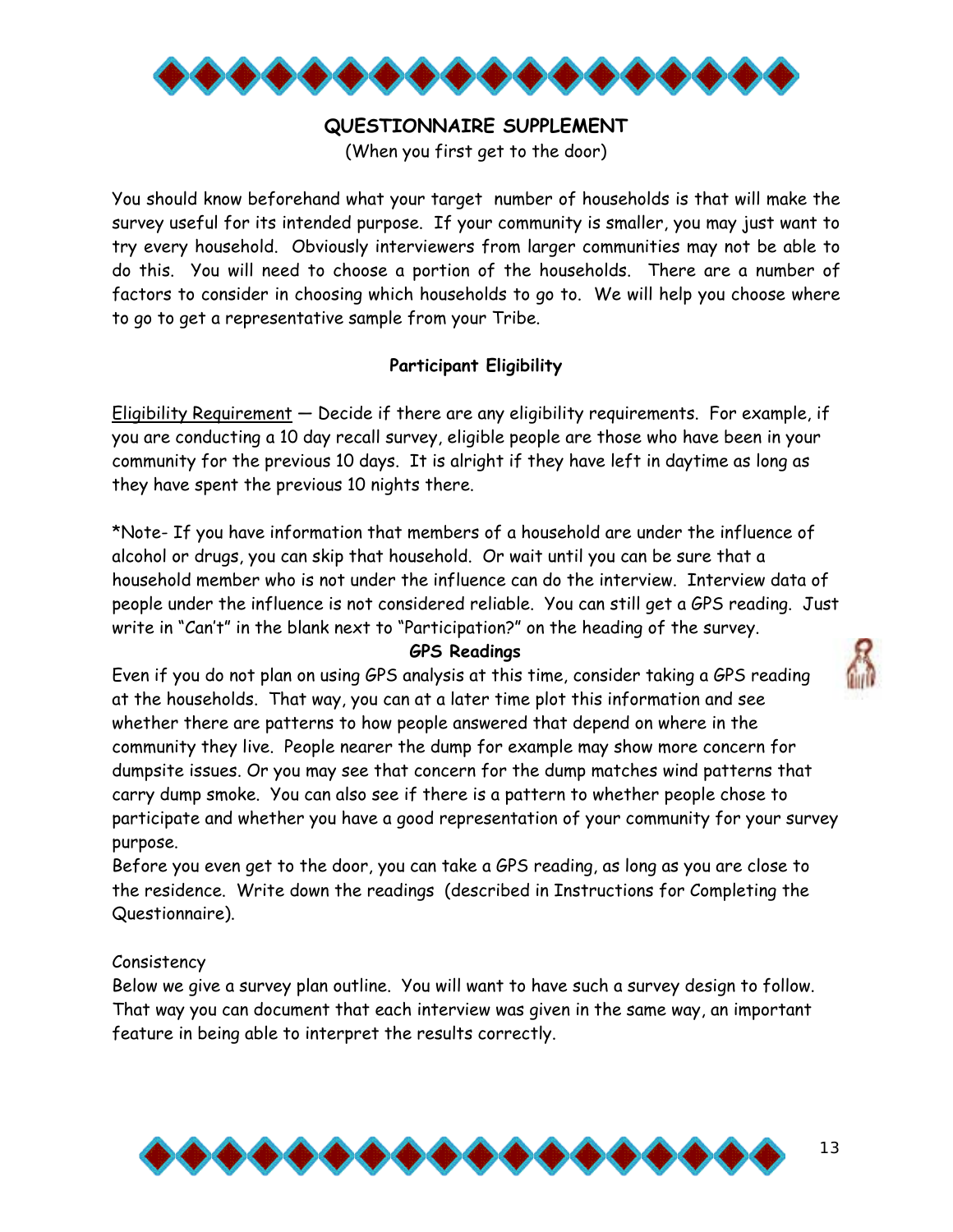

#### **Introduction:**

**Example:** "Hi I'm from the Tribal Health Interview Study. My name is \_\_\_\_\_\_\_\_\_\_\_\_\_\_\_\_. We're doing a survey about the waste sites (name of

 $\textsf{site}(s)$  . We're interested in the health of adults and children who live in your household and other households in the community. Can I have a few minutes of your time to ask you some questions? Your answers will be confidential and we have a small gift for you to show our appreciation of your participation."

"First - has at least one person in the household been on our Tribal lands for the previous 10 days?" (If the answer is "no", thank them and you can give them an appreciation gift anyway.)

"Can you or someone in the household answer questions about your household and health status of the people living here?"

 If the Respondent answers no, get a phone number, contact name and a good time to call and telephone later. Make sure to get GPS readings and to leave behind an appreciation gift.

### EXPLANATION OF STUDY:

**Example:** "This Interview has 2 parts. The first part has to do with your household and the second part has to do with health symptoms you and the rest of the household has experienced during the past 10 days. This should take about 10 minutes. Will that be all right?"

### **TELEPHONE QUESTIONNAIRE**

#### INTRODUCTION AND INSTRUCTIONS



In the event that a potential Respondent is too busy or would like to have you talk to someone else in the household, get their telephone number and a time to call back later. Be sure to get the latitude, longitude, and elevation while you are at the household.

"Hello, this is\_\_\_\_\_\_\_\_\_\_\_\_\_\_\_\_ calling from the Tribal Health Interview Study. May I speak to (name of contact person or eligible child older than 12)? I stopped by your house earlier to complete a brief household health questionnaire and was told to call back and ask for you." (You may then continue with the questionnaire.)

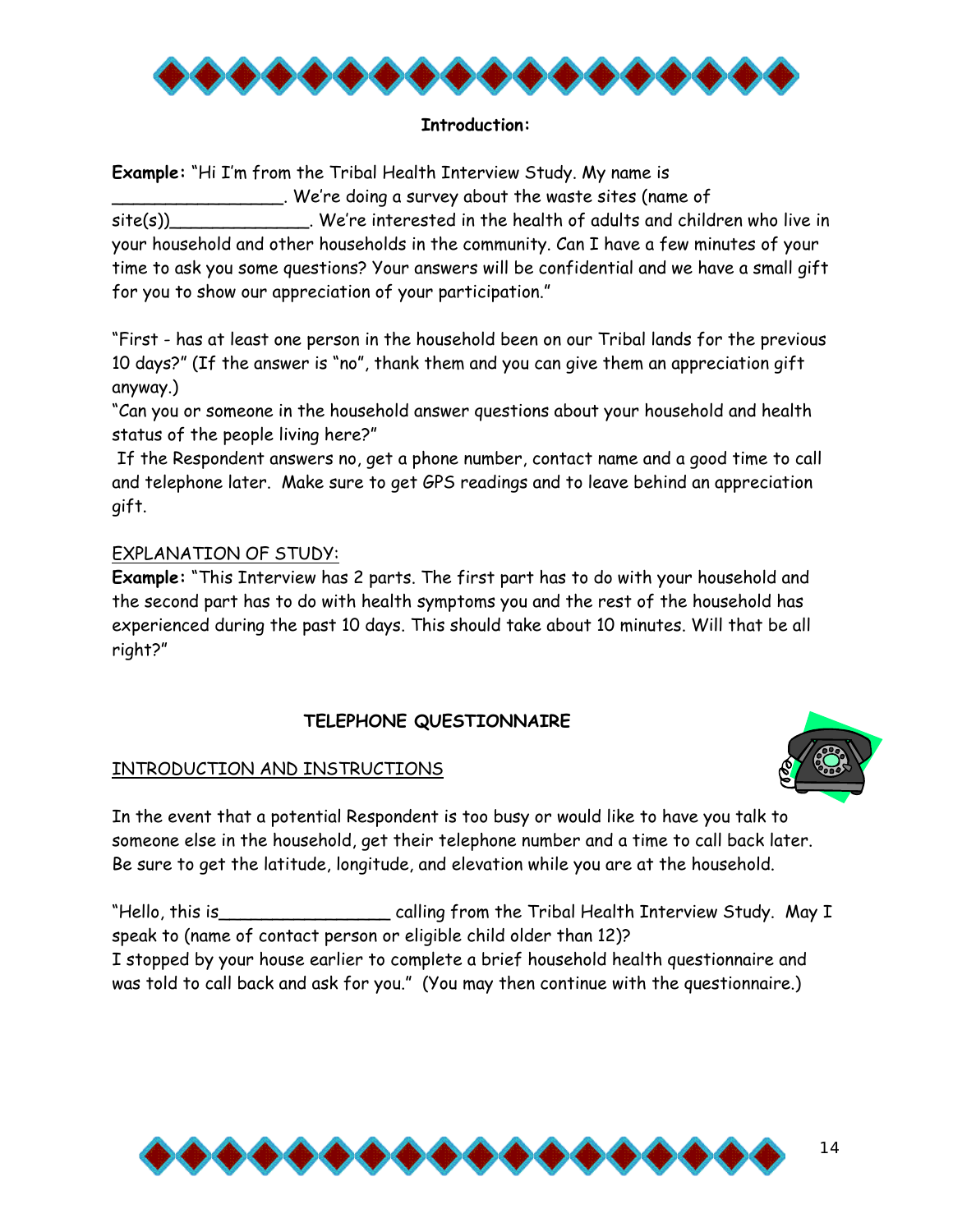

### **INSTRUCTIONS FOR COMPLETING THE QUESTIONNAIRE**

### **Top of Front Page of Survey**

Below appears the top part of the survey. Letters have been inserted into the blanks. Explanations regarding each blank are next to the corresponding letter.

### **HEALTH INTERVIEW**

# **A** Participation? **B** GPS: Elev **C** N **D** W **E** . sq ft **F** If necessary phone number **G** Time to call **H** Contact name **I** .

**A.** This part of the survey is for the unique survey identification number. After surveys are customized for use with your Tribe, the first 2 or 3 letters of your Tribe's name will be inserted here followed by a 3-digit number.

**B.** You can leave this blank if the Respondent agrees to participate. If everyone in the household is ineligible to participate write in "can't". If the Respondent refuses to participate write in "no". Even if there is no one in the household who can or will participate, it is important to take location measurements. This way we can determine if those who will not or cannot participate are evenly distributed throughout the survey area or clumped together in a location.

**C.** "Elev" is the elevation. Write down the elevation shown on your GPS in feet. If the factory settings of the unit are changed and the screen on the GPS shows the elevation in meters be sure to write down that it is in meters. If you have decided that GPS measurements are not necessary for your survey, you do not need to include this information.

**D.** N is the Latitude in this part of the world. The N stands for north of the equator. The screen will say (for example) **N** 38◊ 123.24'. Write in the number, using the format **38.123.24**.

**E.** W is the Longitude in this part of the world. The W stands for west of the meridian. The number below the latitude on your GPS screen is the longitude. The screen will say (for example) **W** 112◊ 456.33'. Write in the number, using the format **112.456.33**.

**F.** Sq ft is the estimated square footage of the house. This is a standard question for health surveys, and it may or may not be useful to the survey you are conducting. You can ask the Respondent if they know the square footage. If they do not know you can guess. A

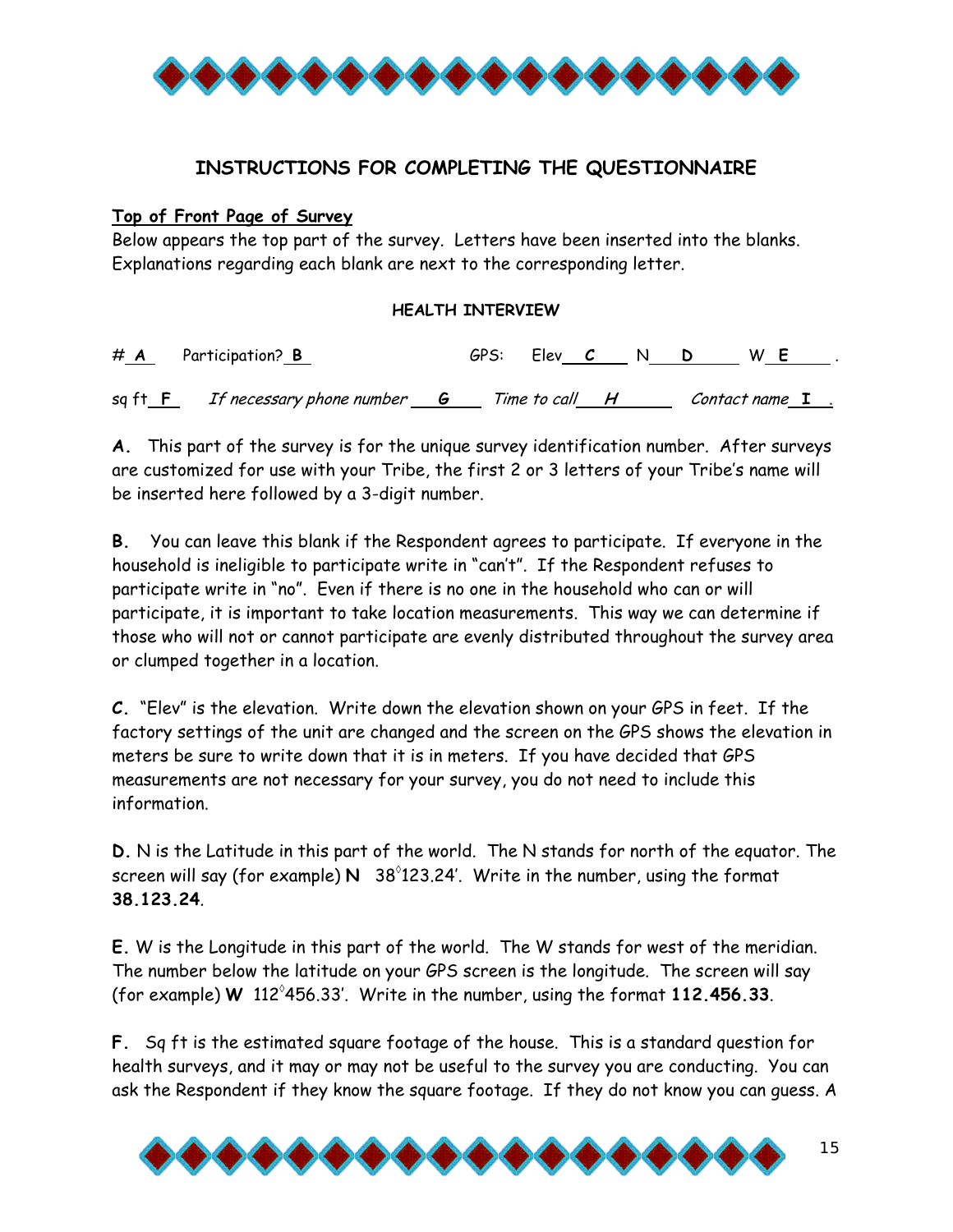

1 bedroom place may have 600 to 700 sq ft, a 2 bedroom may have 700 to 1100 sq ft, a 3 bedroom 1100 to 1400 sq ft, and a 4 bedroom with family room, 1800 to 2200 sq ft.

**G. H. I.** If the potential Respondent wants you to call later, get the phone number, a good time to call and a contact name.

### **The Middle Part of the Survey**

**The following survey questions are from a developed survey meeting NIH standards developed for a nationwide Tribal project. They may give you ideas about questions you would like to ask in your own survey and how to word them. If you read the comments with the questions, it may help you in how to ask questions that are in your own survey.** 

Most of these questions you will read to the Respondent and ask them to fill in the blank or choose their answer accordingly. **It is okay if they feel more comfortable reading the choices rather than hearing them.** 

**Numbering**: Questions that have the same number but are followed by a letter are only asked depending on the answer to the first question with the same number. Here is an example .

- **1. Do you (or someone in your household) take your trash to the dump/landfill? {if site is a dump}\_\_\_yes \_\_\_no**
- **1A. If you answered yes to question 1, how often do you/they take trash to the dump? {if site is a dump} \_\_\_more than once a week \_\_\_weekly \_\_\_every other week \_\_\_ about monthly**

If the Respondent answers "no" you would skip to question number 2. If the Respondent answers "yes" you would then ask question 1A. The conversation might go:

Interviewer: "Do you or someone in your household take your trash to the dump?"

Respondent: "Yes my husband does"

Interviewer: "How often would you say he takes it to the dump, more than once a week, weekly, every couple of weeks or monthly?"

Respondent: "In the winter he probably goes once a week but the rest of the year he goes every other week."

Interviewer, what do you think the average would be if you looked at the whole year?"

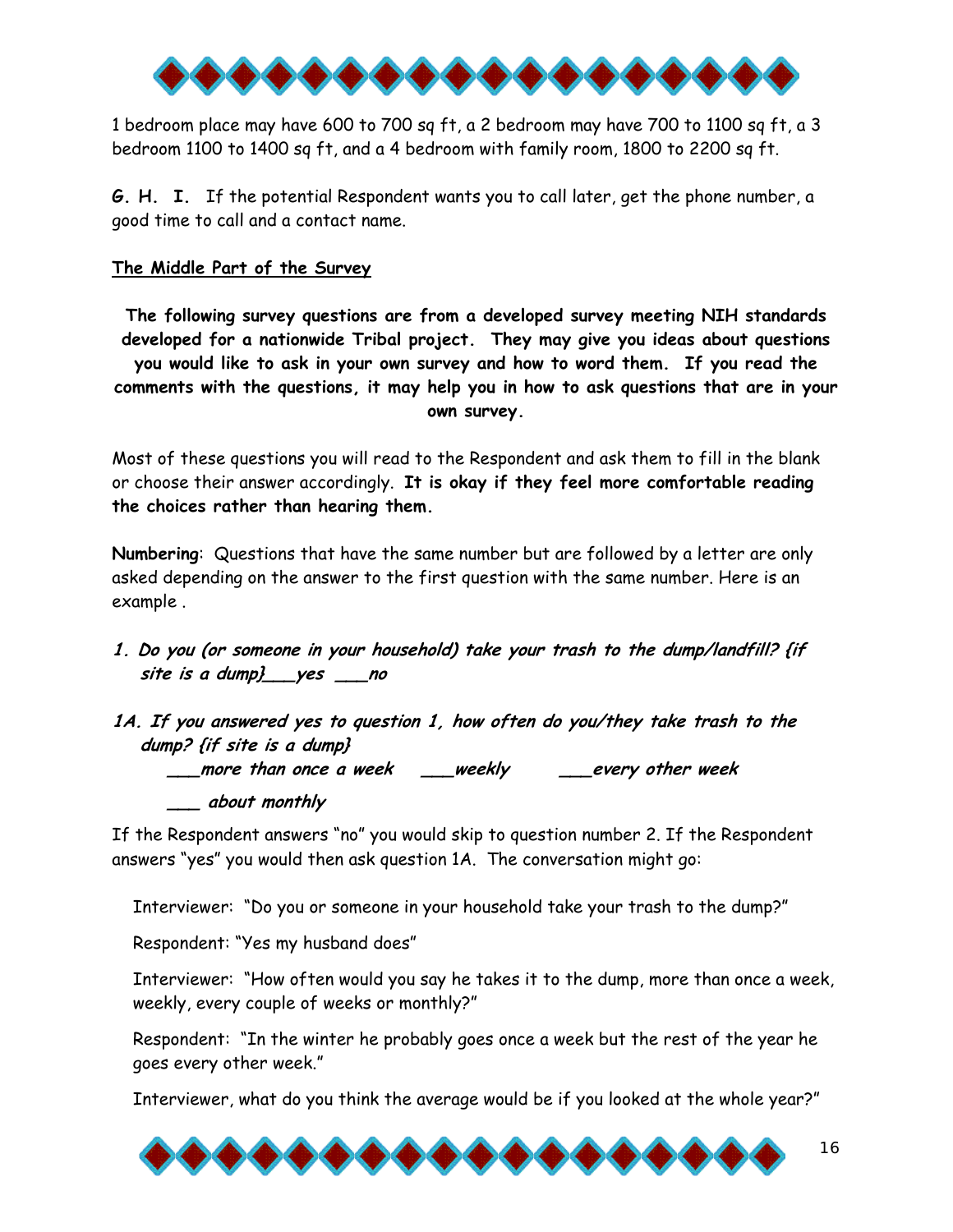

Respondent: "Every other week".

### **2. Do you (or someone in your household) burn your trash? \_\_\_\_yes, burn it inside the home \_\_\_yes, burn it near the home \_\_\_yes, burn it away from the home \_\_\_no**

For question **2** ask, " Do you or anyone else in your household burn your trash?" Then only ask question 2A if the answer to question 2 is "yes"

### **2A. If you answered yes to question 2, do you burn plastic materials, such as bags and containers? \_\_\_yes \_\_\_no**

For question **2A** ask, "Do you burn plastic materials such as plastic bags or containers?" (Note - You can elaborate on this to say margarine containers, etc.) Then only ask question 2B if the answer to question 2 is "yes" as well.

### **2B. If you answered yes to question 2, how often do you/they take trash to the dump? {if site is a dump}**

**\_\_\_more than once a week \_\_\_weekly \_\_\_every other week\_\_\_ about monthly**

For question **2B** ask, "How often would you say you burn your trash, more than once a week, weekly, every couple of weeks or monthly?"

### **3. Your household is (circle one) very/ somewhat/ not worried about environmental effects from the dump.**

For question **3** ask, "Would you say your household is very, somewhat, or not worried about environmental effects from the dump?"

### **4. Your household is (circle one) very/ somewhat/ not bothered about smoke from the dump when it burns. {or other site)**

For question **4** ask, "Would you say your household is very, somewhat, or not bothered about smoke from the dump when it burns?"

### **5. Your household is (circle one) very/ somewhat/ not bothered by other odors from the dump. {or other site)**

For question **5** ask, "Would you say your household is very, somewhat, or not bothered by other odors from the dump?"

**6. Your household obtains water from (check all that apply): \_\_\_tap \_\_\_river \_\_\_rain \_\_\_bottled other (describe)\_\_\_\_\_\_\_\_\_"** 

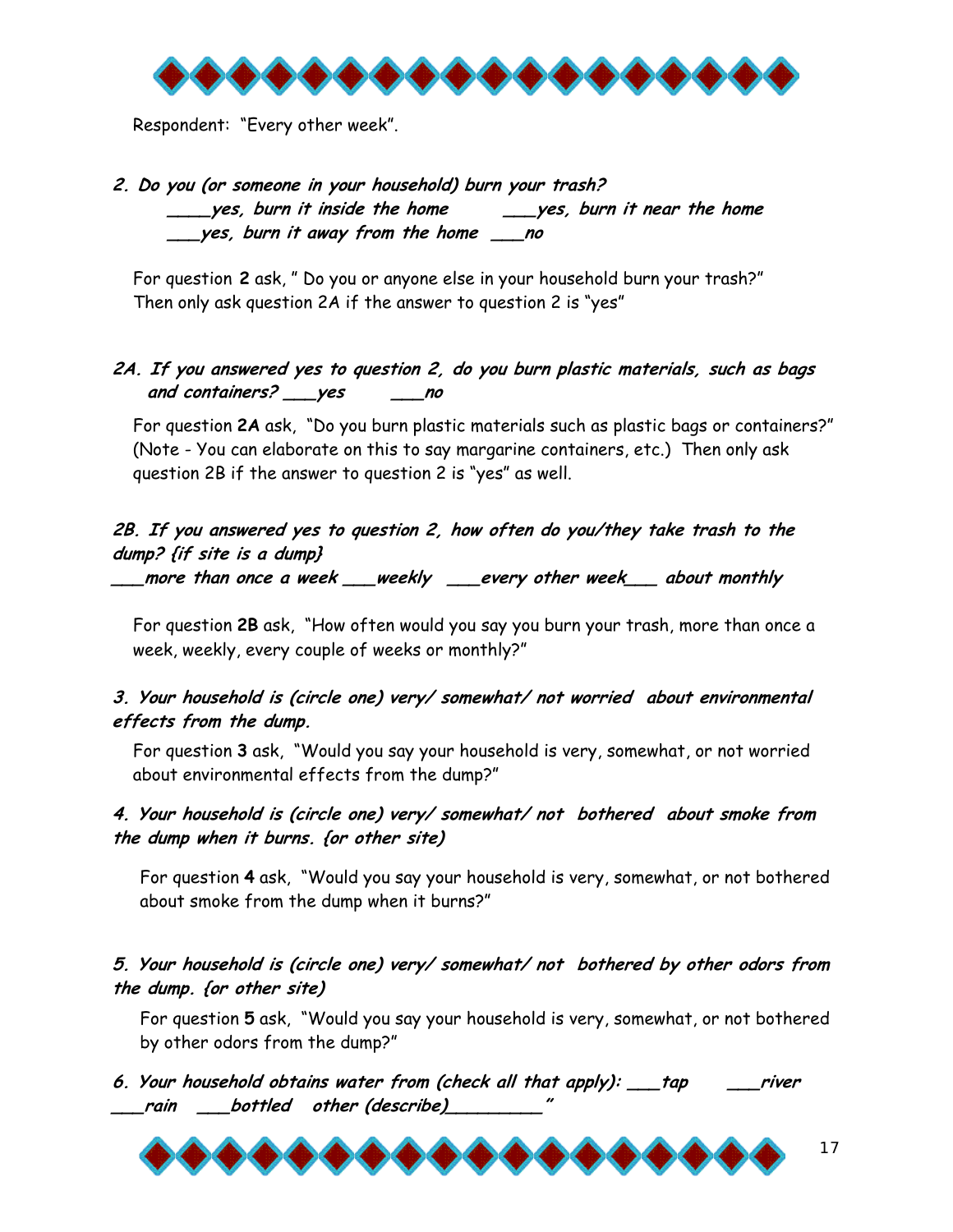

For question **6** ask, "Does your household obtain water from the tap, a river, the rain, bottled water or other source? Please tell me all that apply."

### **7. Does your household treat water? How (check all that apply): \_\_\_filtering**

boiling tablets/drops doesn't treat

For question **7** ask, "Does your household treat your drinking water by filtering, boiling adding tablets or drops or does your household not treat your drinking water?"

### **7A. If you use a filter, you change the filter about: \_\_\_monthly \_\_\_every 3 months\_\_\_every 6 months\_\_\_yearly**

You would only ask question 7A if the Respondent said they filtered their water. For question 7A ask, "Would you say you change your filter monthly, every three months, every six months, or yearly?"

**8. Including beverages made with water, your household drinks about \_\_\_\_ (cups, liters, quarts, gallons) of water a day.** 

For question **8** ask, "Including beverages made with water, how much water does your household drink a day?" Make sure to circle if the amount is in cups, liters, etc.

### **9. Your household cooks with about \_\_\_\_ (cups, liters, quarts, gallons) a day.**

For question **9** ask, "How much water does your household cook with each day?" Make sure to circle if the amount is in cups, liters, etc.

### **10. Household has \_\_\_\_\_ (number of people) living in the house.**

For question **10** ask, "How many people regularly live in your household?"

### **11. Household eats subsistence foods about (fill in the blank) \_\_\_\_\_\_\_percent of the time.**

For question **11** ask, "What about percentage of time does your household eat subsistence foods?"

It is okay to give examples of percentages, just make sure the answer is the Respondent's answer, not the interviewer's.

**12. Concerns about pollution have changed subsistence activities: \_\_\_not at all \_\_\_somewhat \_\_\_a lot** 



18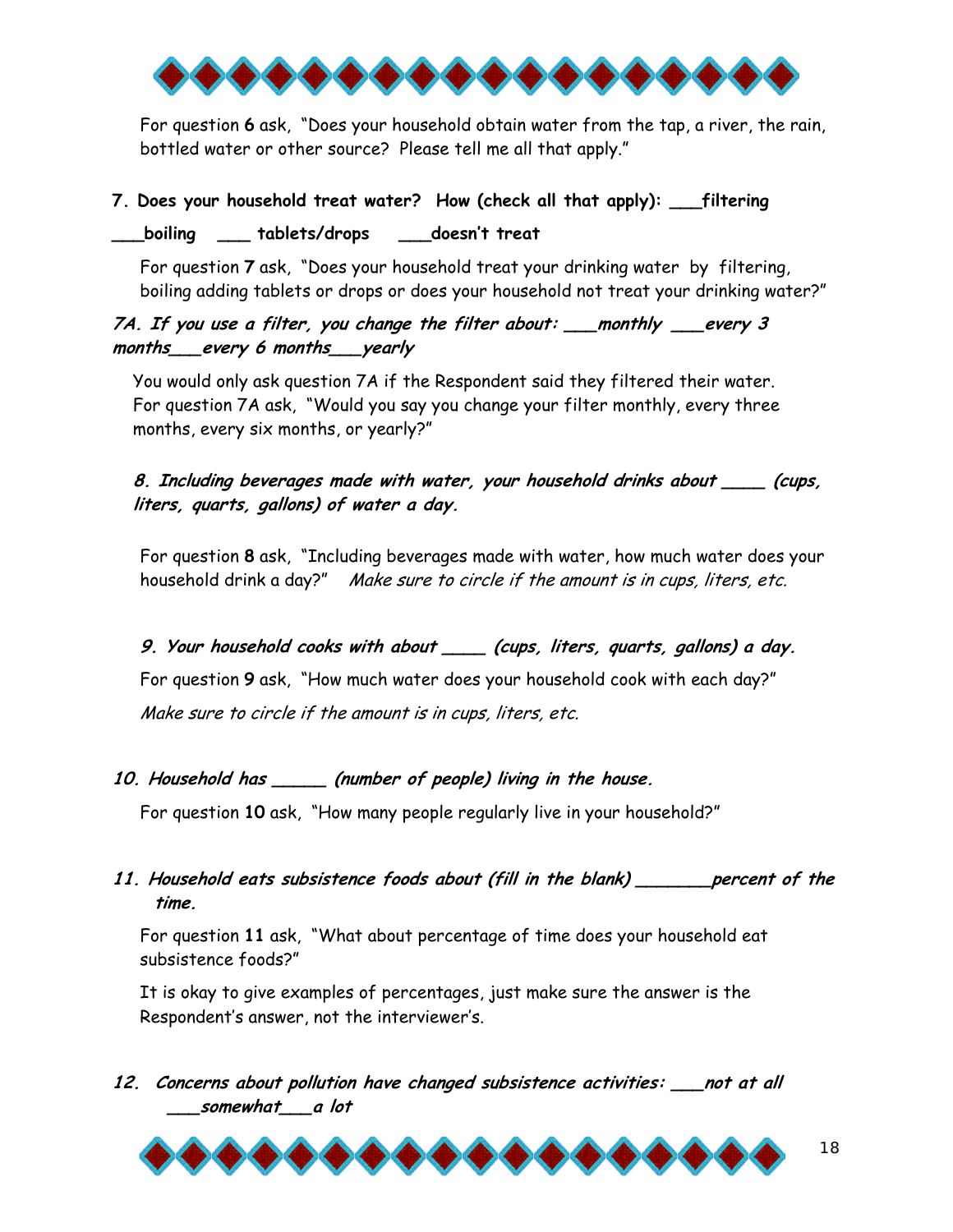

For question **12** ask, " Would you say that concerns about pollution have changed your household's subsistence activities not at all, somewhat, or a lot?"

**12A. How have subsistence activities been changed due to pollution concerns (check all that apply; circle strongest response):** 

 **\_\_\_\_where activities are performed \_\_\_\_how often activities are performed \_\_\_\_how they are performed \_\_\_\_ type of foods obtained \_\_\_\_ amount of foods consumed \_\_\_\_ an activity can no longer be performed** 

Only ask question 12A if the answer from question 12 was either "somewhat" or "a lot".

For question **12A** ask, " I am going to read you a list of ways your subsistence activities may have changed. Please tell me right after I read each phrase if that phrase applies to your household:

- "Where the activities are performed" (pause to allow a response)
- "How often the activities are performed" (pause allow a response)
- "How they are performed" (pause allow a response)
- "The type of foods obtained" (pause allow a response)
- "The amount of foods consumed" (pause allow a response)
- "An activity can no longer be performed" (pause allow a response)

"Can you tell me which of the choices you feel most strongly about? It can be more than one."

Make sure to check all the blanks the Respondent indicates and to circle the choice(s) he or she feels most strongly about.

### **13. Concerns about the environment have changed cultural/traditional activities: \_\_\_not at all \_\_\_somewhat \_\_\_a lot**

For question **13** ask, " Would you say that concerns about the environment have changed your household's cultural or traditional activities not at all, somewhat, or a lot?"

### **13A. Cultural/traditional activities have changed by (check all that apply; circle strongest response):**

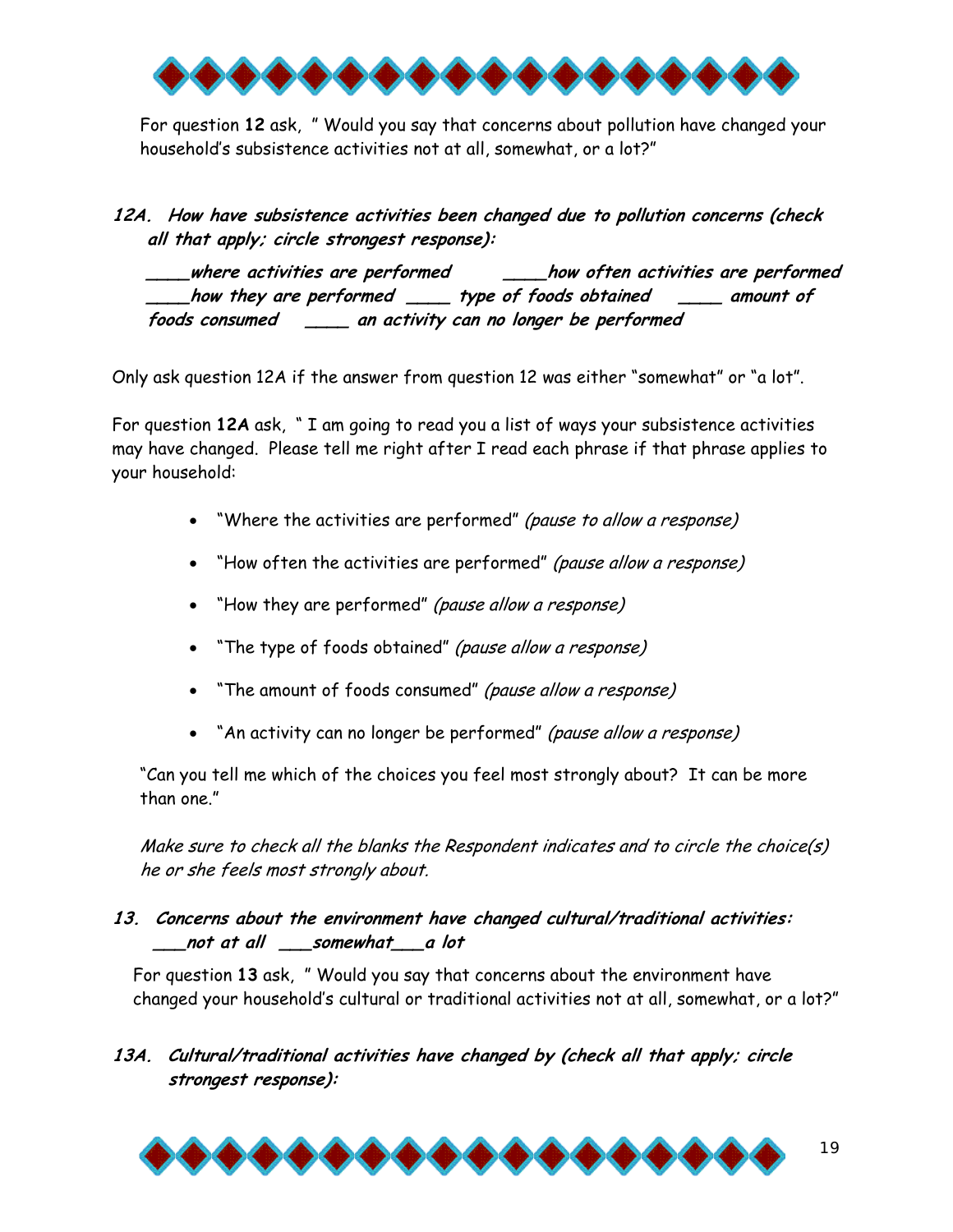

**\_\_\_where activities are performed \_\_\_how often activities are performed \_\_\_ how activities are performed \_\_\_ type of activities \_\_\_\_ less socializing due to fewer participants \_\_\_ an activity can no longer be performed**

Only ask question 13A if the answer from question 13 was either "somewhat" or "a lot". For question 13A ask, " I am going to read you a list of ways your subsistence activities may have changed. Please tell me after I read each phrase if it applies to your household:

- "Where the activities are performed" (pause allow a response)
- "How often the activities are performed" (pause allow a response)
- "How the activities are performed" (pause allow a response)
- "The type of activities" (pause allow a response)
- "Less socializing due to fewer participants" (pause allow a response)
- "An activity can no longer be performed" (pause allow a response)

"Can you tell me which of the choices you feel most strongly about? It can be more than one."

Make sure to check all the blanks the Respondent indicates and to circle the choice(s) he or she feels most strongly about.

### **13B. Activities that have been affected include (check all that apply): {made tribe specific)**

**\_\_\_hunting, fishing \_\_\_farming/growing \_\_\_bathing/sweat lodge use \_\_\_other (please specify)\_\_\_\_\_\_\_\_\_\_\_\_\_\_\_\_\_\_\_\_\_\_\_\_\_\_\_\_\_\_\_\_\_\_\_\_\_\_\_\_\_**

Only ask question 13B if the answer from question 12 was either "somewhat" or "a lot". This question will be customized so the activities listed will be relevant to your Tribe.

These are just a couple of examples of possible activities.

For question **13B** ask, "What activities would you say has been affected, tell me all that apply. Hunting, fishing, farming, growing, bathing, sweat lodge use. Can you think of anything else not on this list?"

### **14. Household uses (circle one) outhouses/ honeybuckets / flush toilets.**

For question **14** ask, " Does your household use an outhouse, honeybuckets or flush toilets?" "This question may not be relevant for some Tribes.)

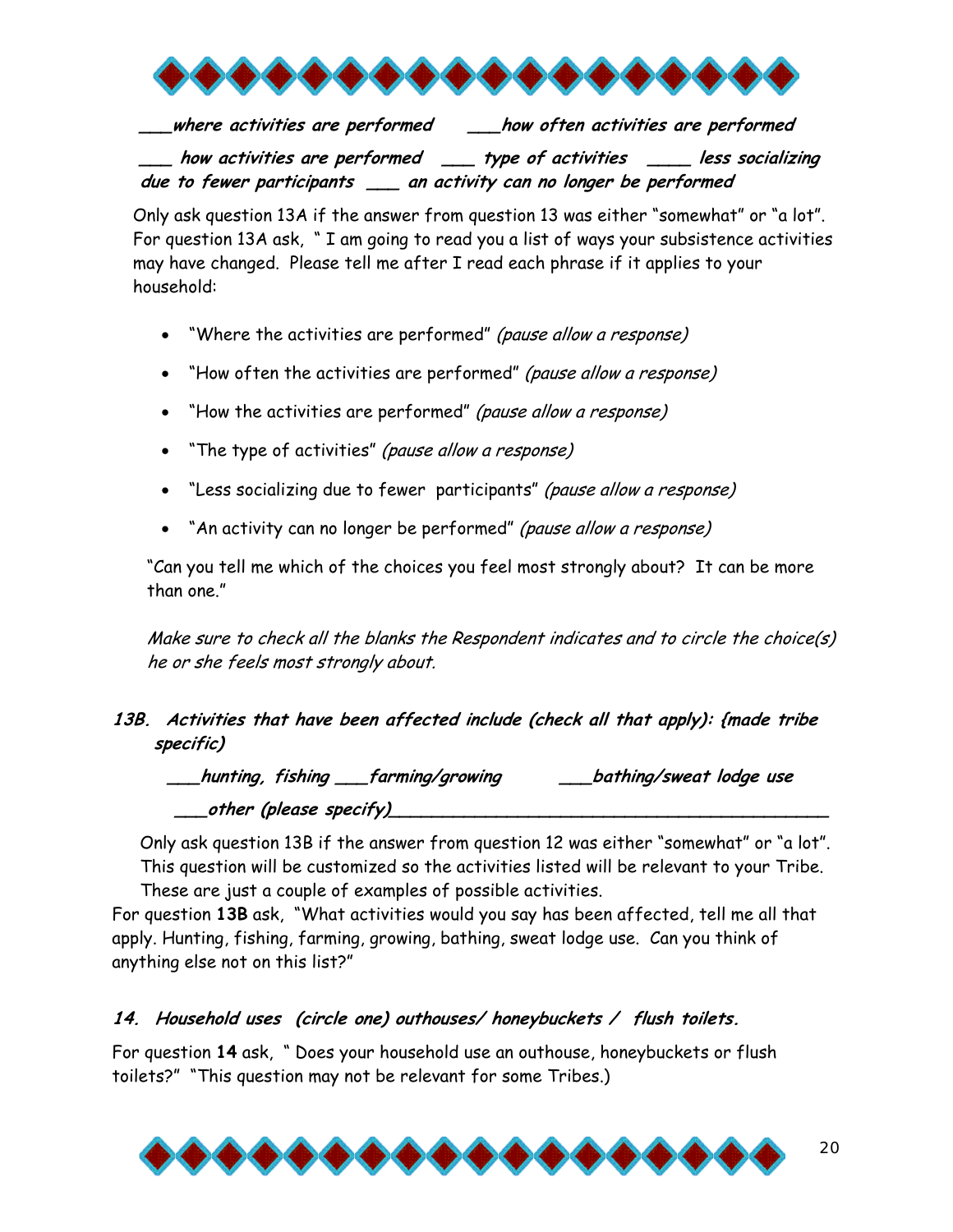

### **Income questions**

These questions are very sensitive. There may be no reason to include them in your survey. However, income is often looked at in survey analysis to see whether responses were different for different income groups. That is generally because income has been shown to correspond to many lifestyle issues and how people are prone to think about certain things. It doesn't always correspond. It is just a factor that often corresponds for a portion of people in surveys.

If you think income does not matter for your survey, then you do not need to include the information. However, you should document a reason why you, as an expert in your community, determined that this information will not make the survey significantly more useful for its intended purpose. For many, if not most, general community needs surveys, this information is not useful as long as enough households are interviewed to get a good representation of the community.

If you decide to gather this information, researchers say that asking a question about income is more delicate than questions about drug use, sexual activity, and criminal activity. You may want to reassure the Respondent about the confidentiality of the survey. If you ask these questions without hesitation or apology and in the same tone of voice as other questions, you will find that most Respondents will not object. If there is any discussion on the Respondent's part, explain that the questionnaire is made up of a prescribed set of questions that must be asked in all households, even though they may seem to be inappropriate in some cases.

For questions of income or participation in programs such as food stamps, the standard way to this is to write a card that is held up for respondents to look at and make their selection.

### For the Income Question:

Do not ask directly how much money the Respondent makes. Instead, say:

 "Please look at this card and tell me the letter that bests describes your total annual household income".

Make sure to hold the card so they can see the choices. Then circle the correct letter on the survey. If the Respondent tells you the income is (for example) between B and C just circle both.

For the next question, turn the card over so the Respondent can see the other side and ask:

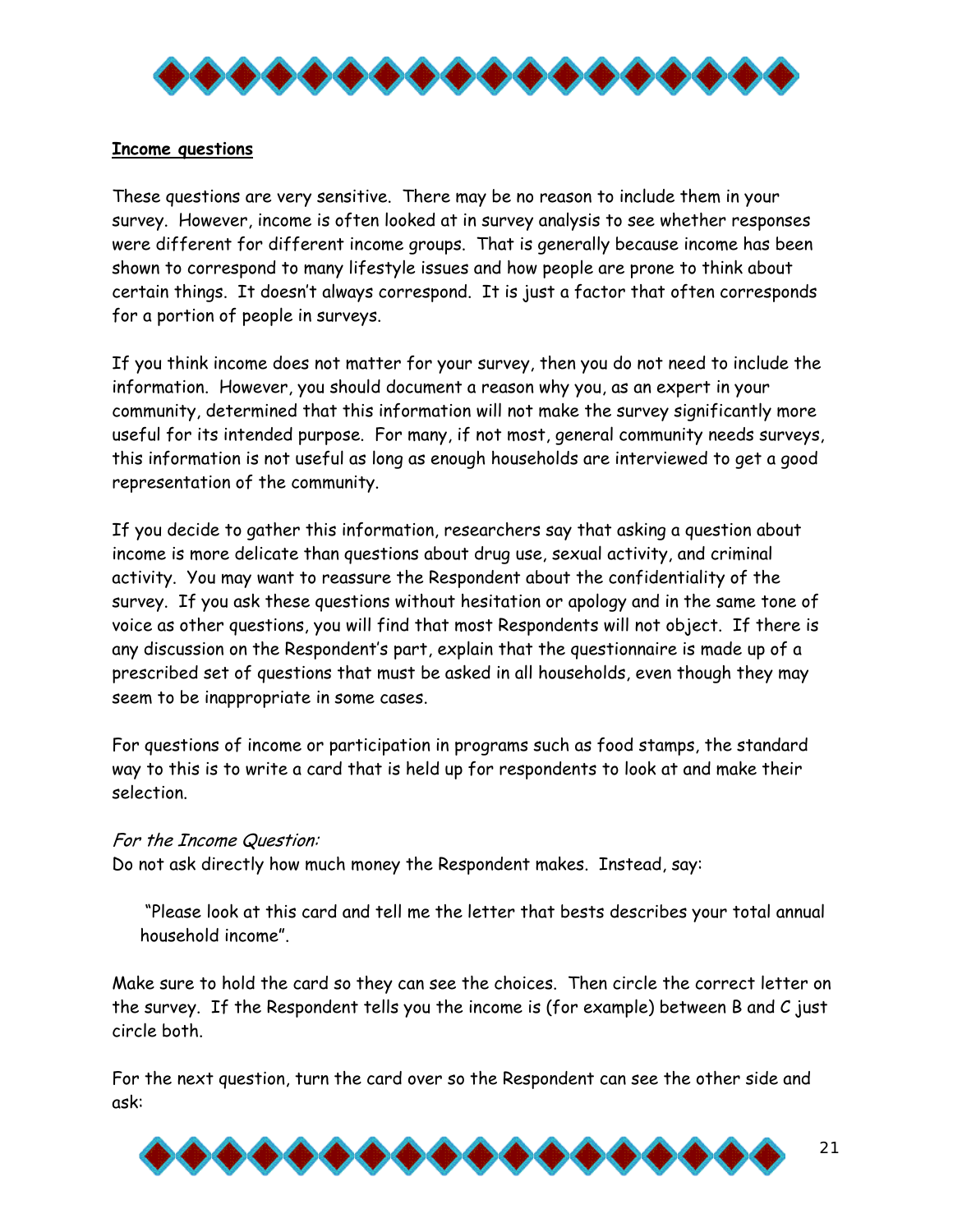

"Please tell me the letters that bests describes your household participation in programs that provide nutrition or food".

They may respond both A and B which is fine.

If the Respondent does not want to respond to these two questions, don't push, just kept going with the rest of the questionnaire. Learning the answers to these two questions are not worth sacrificing getting the answers to the rest of the survey

#### **Household composition**

Depending on your survey, it may be useful to know characteristics of the households you are interviewing. Their responses might be different depending on gender, age, family size, etc. If you think this does not matter, then you do not need to include the information. However, you should document a reason why you, as an expert in your community, determined that this information will not make the survey significantly more useful for its intended purpose. For many, if not most, general community needs surveys, this information is not useful as long as enough households are interviewed to get a good representation of the community.

DOB: This is date of birth. Ask "Could you please tell me starting with the oldest person, the month and year of birth for everyone in your household (you do not need to ask the day)?" You are asking the Respondent to list the birth dates in order because it will be easier when you turn the survey over.

Sex: Circle "F" for female and "M" for male. Ask, "Could you tell me the sex of the person born in 1978? In 1975? 1998? And 2000?"

Race/Ethnicity: Again, this is a question in standard health surveys, but may not be useful for your survey. Write down what the Respondent says. Ask "Could you please tell me the race of all people in this household?" It is okay to write in  $\frac{1}{2}$  Native,  $\frac{1}{2}$  white for example. You may use abbreviations to make sure your answer fits in the small space;

N=Native B=Black or African American W=White or Caucasian A= Asian H=Hispanic, Latin, Mexican, etc

If everyone in the household is the same race, it alright to write in the race one time under Person 1 and then draw a line through to the last person.

Has asthma: Ask , "Has a doctor or someone else in the medical profession ever told you that you or someone in your household has asthma?" Circle yes or no for each person.

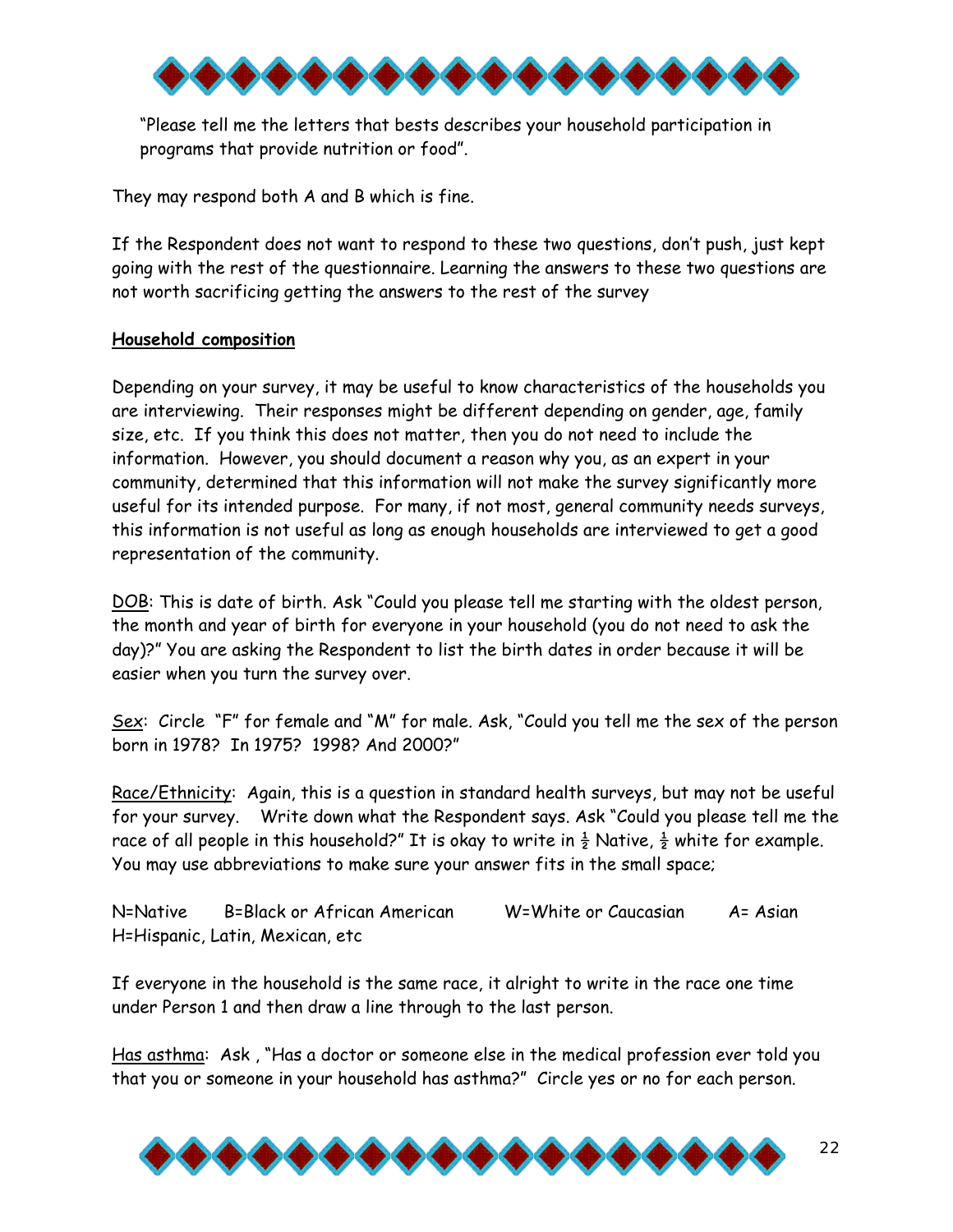

Has seasonal allergies: Ask "Do you or anyone in your household suffer from seasonal allergies?" Circle yes or no for each person.

Has diabetes: Ask , "Has a doctor or someone else in the medical profession ever told you that you or someone in your household has diabetes?" Circle yes or no for each person.

Smokes cigarettes: The definition of a smoker for research purposes is rather wordy. Ask "Does anyone in the household smoke cigarettes?" If the answer is yes ask, "Has this person smoked within the past 3 months and smoked at least 100 cigarettes in their lifetime?" Only if the answer is yes to both of these questions do you circle yes on the form. If someone only uses cigarettes for only for ceremonial purposes, circle no and draw a small star next to the no.

Uses snuff: Ask "Does anyone in the household use snuff?" If the answer is yes ask, "Has this person used snuff within the past 3 months and used snuff at least 100 times in their lifetime?" Only if the answer is yes to both of these questions do you circle yes on the form. If someone only uses snuff for only ceremonial purposes, circle no and draw a small star next to the no.

Chews tobacco: Ask "Does anyone in the household chew tobacco?" If the answer is yes ask, "Has this person chewed tobacco within the past 3 months and chewed at least 100 times in their lifetime?" Only if the answer is yes to both of these questions do you circle yes on the form. If someone only chews for only ceremonial purposes, circle no and draw a small star next to the no.

Smokes cigar/pipe: Ask "Does anyone in the household smoke cigars or pipes?" If the answer is yes ask, "Has this person smoked within the past 3 months and has smoked at least 100 times in their lifetime?" Only if the answer is yes to both of these questions do you circle yes on the form. If someone only uses cigars or pipes only for ceremonial purposes, circle no and draw a small star next to the no.

#### **Health symptom questions**

Performing a health interview is something where you would definitely want to collaborate with an expert to make sure your questions are correct for the intent. We give an example of a health interview below for your reference. However, we recommend that you do not carry out a health survey without working with a health professional and a survey expert, such as an epidemiologist.

This is an example of a 10 day recall survey. For this portion of the interview you would ask a series of questions pertaining to symptoms the Respondents may have experienced in the past 10 days. For each symptom, circle the number of days that the Respondent has

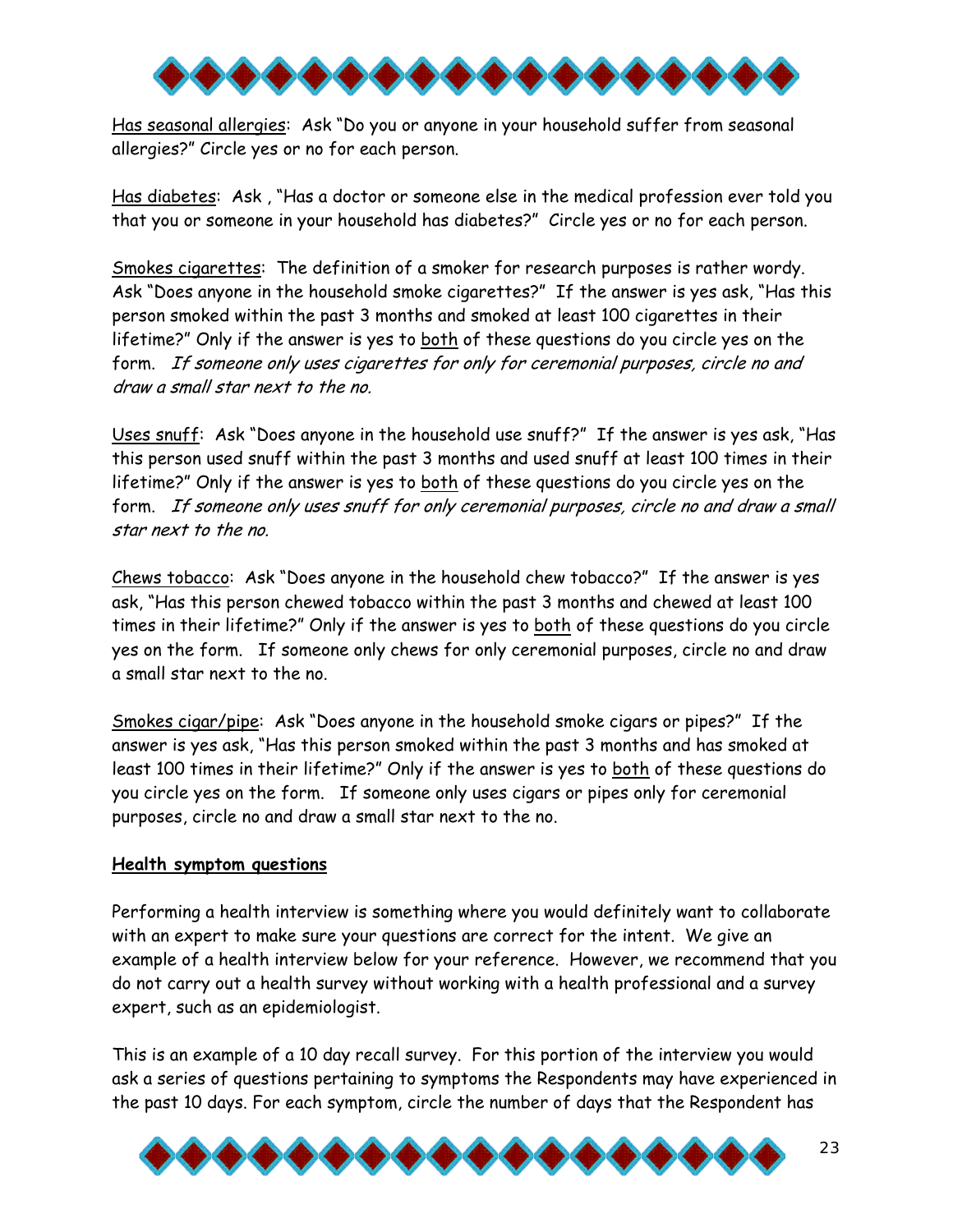

experienced the symptom. Before you start the questioning, you will want to take a moment and rewrite the DOB of each person in the same order that you wrote it on the previous page. This should no take too long and the pause will not be so long as to become awkward.

You should start the health symptom portion of the interview by stating, "I am going to go through a list of symptoms to find out about you and your family's health during the past 10 days only. If any of your family was out of town (the Reservation, Village) overnight, I do not need to know about their symptoms. I do not need to know about symptoms that are a side effect of any medications, drugs or alcohol that anyone may have used. If you believe that any of these symptoms were a result of these medications, etc. just tell me "no" for that symptom."

Skin Rash/Acne:

Interviewer: "Has anyone in your home experienced a skin rash or acne in the past 10 days?"

Possible answer: "Yes my daughter has" Interviewer: "The one born in 1998?" Possible answer: "Yes" Interviewer: "How many days did it last?"

Possible answer : "8" (circle "5+" for the person born in 1998)

Dizziness/Faintness: Ask "dizziness or feeling of faintness. If they do not know- clarify by asking if they felt like the room was spinning or if they felt like they were going to fall down.

Fever >  $99.9^{\circ}$  If "don't know" ask the probe: "Was the person very hot, have a fast pulse, aches or chills that caused discomfort or their teeth to chatter?" If 2 of these are yes, circle the appropriate number of days the person experienced the symptom.

Nausea/ Sick to Stomach If "don't know" ask the probe: "Did the person feel like he/she was going to throw up"

Clarify that the person experiencing nausea is not in the first trimester of pregnancy. If she is pregnant, write that down near the DOB.

Stomachache/Cramping Clarify "Did anyone experience a stomachache or cramping that was not related to menstrual symptoms?

Vomiting self explanatory

Diarrhea self explanatory

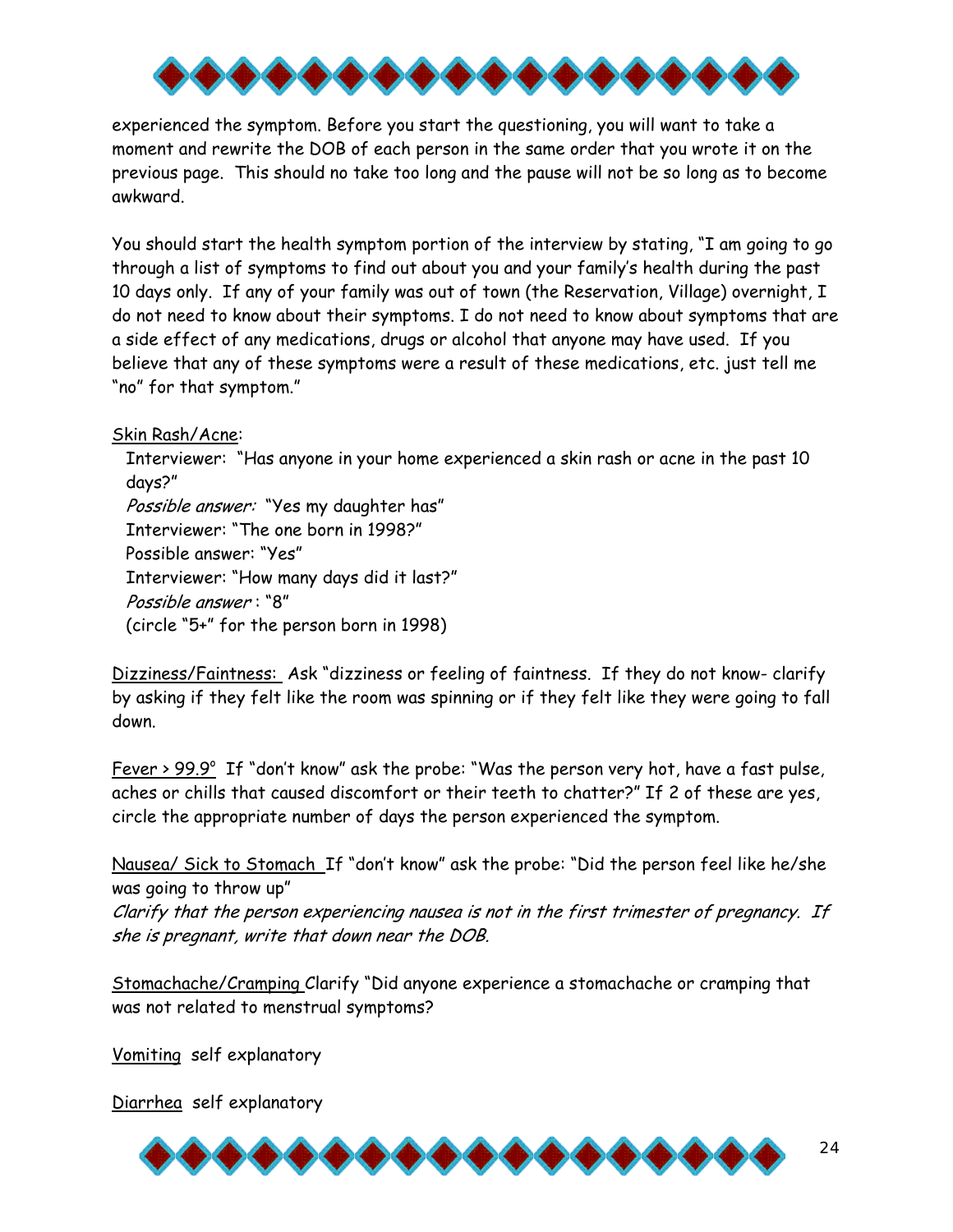

Eye Irritation If yes clarify that the eye irritation was not caused by a foreign object or scratch.

Earache self explanatory

Congestion/ Runny Nose self explanatory

Sore Throat Ask "Did your throat hurt especially when swallowing?"

Dry/ Productive Cough Ask if any one had a cough. Then clarify if it was a dry or a productive (a cough that brings something up) cough. If it is a dry cough, indicate that on the survey under "dry cough", if it is productive, mark the area on the survey corresponding to "productive cough".

Headache self explanatory

Numbness/ Tingling in Arms or Legs Clarify "Did it feel like your arms or legs fell asleep?"

Visited the Dump/Landfill This question pertains to areas were the hazardous site is a dump. Ask if any of the household went to the dump in the past 10 days and if they did, how many times. Then circle the appropriate number. If the hazardous site is something other than a dump this question may disappear entirely.

### **Indoor versus outdoor time**

This factor is important for environmental health surveys. It is generally not important for general community surveys. But responses may give an indication why for example, some households are very concerned about campsites, and others are not. The point is to determine approximately how long each person in the household spends inside but not in their home (like at school or work), inside at their home and outdoors during the 4 seasons. This portion of the survey will be quite lengthy. Start out asking what percent of the time Respondent spends indoors, not at home during the winter. Then what percent of time the Respondent spends indoors at home and finally how much time is spent outdoors. Then do the same for spring, summer, and fall. Then move on to the next person on the survey and ask the same questions. If the Respondent starts to get impatient, see if you can just ask about one other person. If you can just get information on two people out of a 4 person household, try to get information about one adult and one child. If at one household you get information on two females, try to get information on two males at the next household. When you are finished, don't forget to give the Respondent your small gift.

**Final Note**: You cannot anticipate all interviewee responses. A big key to the interviewer becoming comfortable with this questionnaire will be communication with the interview designer. They should feel free to ask ANY question at ANY time. If an interview